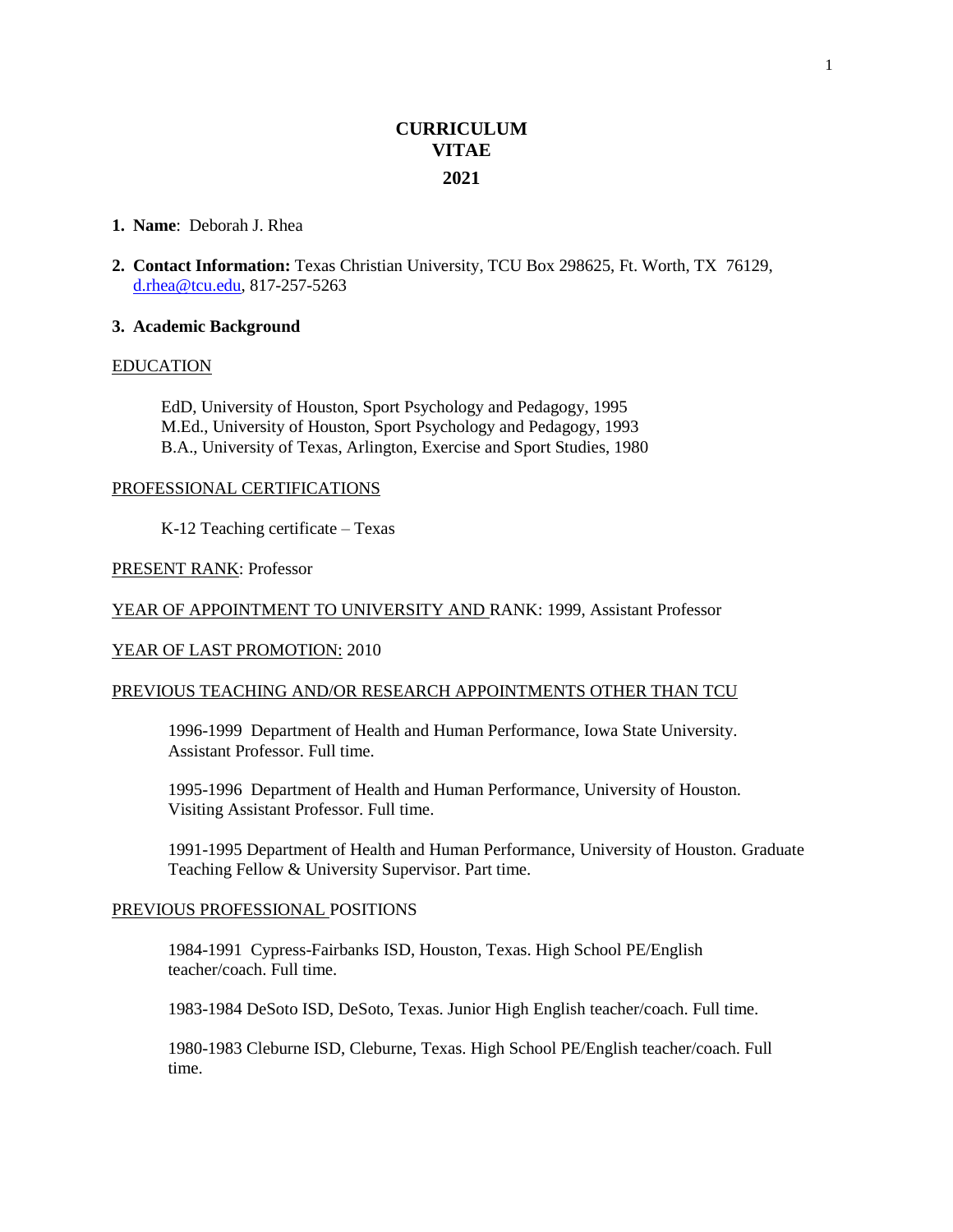# FORMAL CONTINUING EDUCATION ASSOCIATION WITH PROFESSIONAL DEVELOPMENT

Society of Health and Physical Education Conference (Shape America) used to be American Alliance for Health, Physical Education, Recreation and Dance 1980-present Texas Association for Health, Physical Education, Recreation, and Dance Conference (TAHPERD) 1980-present Texas Association of School Administrators (TASA) 2015-2017 American School Health Association Conference (ASHA) 2016-2018 American Educational Research Association Conference (AERA) 2017-present Association for Learning Environments (formerly CEFPI) Association for Supervision and Curriculum Development (ASCD) 2015-present U.S. Play Coalition Conference 2013-present

# HONORS AND AWARDS

2019 Ella C. McFadden Service to Youth Award through Camp Fire First Texas

- 2018 TCU Chancellor's Award for Distinguished Achievement as a Creative Teacher and Scholar
- 2018 HCNHS Chancellor's Award Nominee
- 2017 Honor Award, TAHPERD
- 2016 University Administrator of the Year, TAHPERD
- 2016 PRC Worthy Award for LiiNK op-ed piece in Washington Post
- 2016 Fort Worth Press Healthcare Hero
- 2012 Southern District AAHPERD Scholar Award
- 2012 Professional Woman of the Year Honored by National Association of Professional Women
- 2011 TAHPERD Scholar Award Awarded by Texas Association of Health, Physical Education, Recreation, & Dance (TAHPERD)
- 2011 Marquis' Who's Who in Medicine and Healthcare
- 2008 TCU Dean's Teaching Award
- 2007 AAHPERD Research Consortium Fellow
- 2007 Health Care Hero award Dallas Business Journal
- 2007 University of Houston Outstanding Alumna Award
- 2006 Michael R. Ferrari Award: Nomination for Distinguished University Service and Leadership
- 2005 Dean's Research Award –Finalist for TCU University Award
- 2005-2010 Who's Who Among America's Teachers
- 2005 Preferred Professor Mortar Board Senior Honor Society

# **4. Teaching**

# COURSES TAUGHT

*Texas Christian University*

- KINE 10101 Introduction to Kinesiology
- HLTH 20203 Health in a Changing Society
- KINE 20403 Physical Education for Elementary School Children
- HLTH 30203 Health & Stress Management
- KINE 30343 Theory of Coaching
- KINE 30753 Curriculum Design
- KINE 30713 Sport Psychology
- KINE 30723 Organizational Management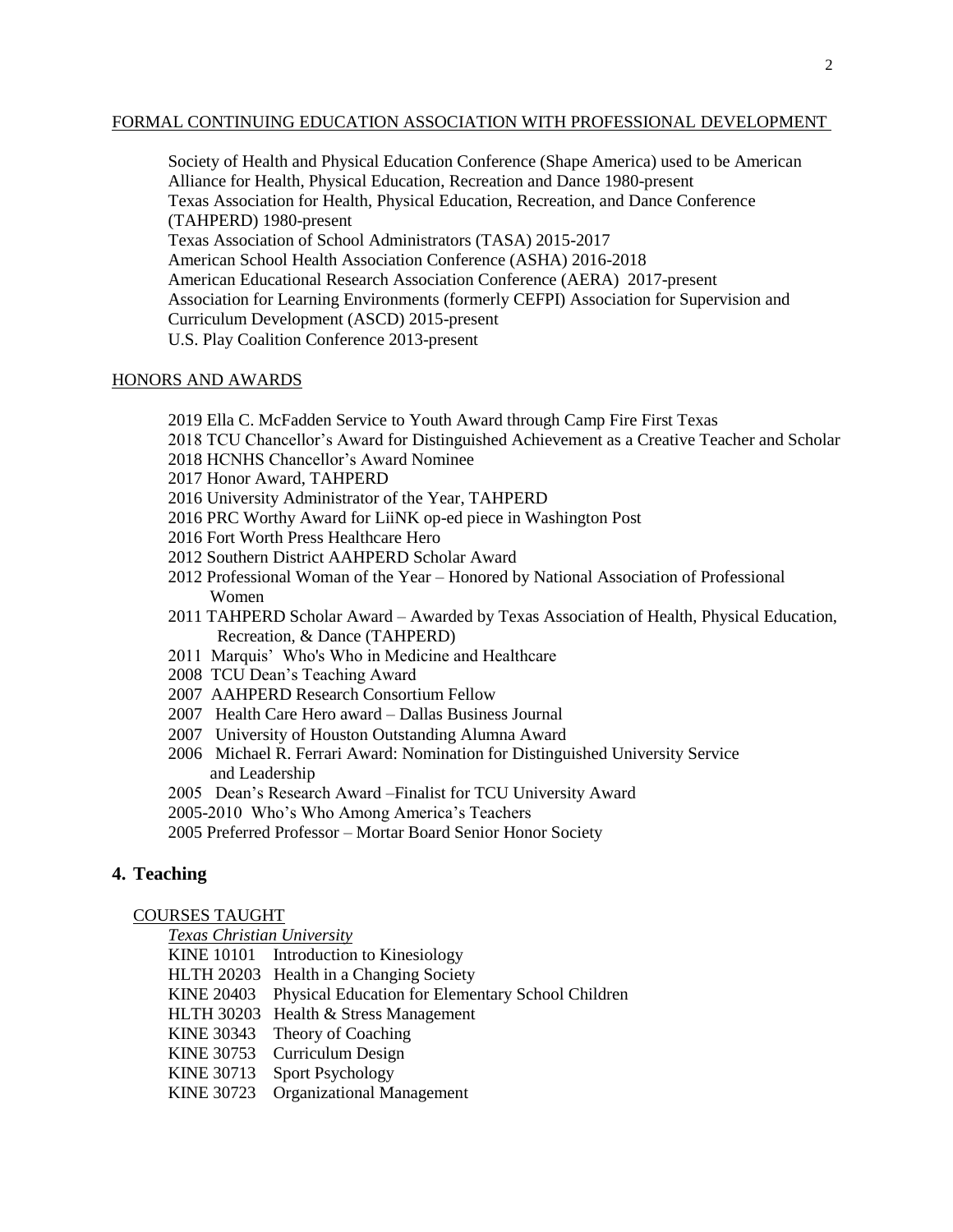- KINE 30733 Exercise Psychology
- KINE 40313 Individual & Dual Sports
- KINE 40343 Team & Group Sports
- KINE 40623 Secondary Methods in Physical Education
- KINE 40633 Outdoor Education
- KINE 40793 Senior Research in Kinesiology
- KINE 50970 Special Topics In Kinesiology: Recess
- KINE 60103 Research Methods in Kinesiology
- KINE 70980 Thesis I
- KINE 70990 Thesis II
- HCHS 60260 Research Skills & Techniques
- HCHS 60783 Teaching Practicum
- HCHS 80100 Special Topics: Psychology of Play
- HCHS 80100 Special Topics: Advanced Psychology of Play
- HCHS 90980 Dissertation Research I
- HCHS 90990 Dissertation Research II

# *Iowa State University*

- KIN 214 School Physical Activity Program
- KIN 232 Fundamental Team Sports
- KIN 280 Field Experience Elementary PE
- KIN 281 Field Experience Secondary PE
- KIN 282 Field Experience Education Outreach
- KIN 284 Elementary & Pre School Movement Education
- KIN 312 Elementary School Movement Education
- KIN 315 Coaching Theory & Administration
- KIN 365 Sport Psychology
- KIN 366 Exercise Psychology
- KIN 417 Supervision teaching Secondary
- KIN 418 Supervision teaching Elementary
- KIN 475 PE Curriculum Design & Organization
- KIN 523 Gender Roles

#### COURSES DEVELOPED AT TCU

- KINE 30343 Theory of Coaching
- KINE 40633 Outdoor Education
- KINE 20970 Special Topics In Kinesiology: Recess
- HCHS 60260 Research Skills & Techniques
- HCHS 80100 Special Topics: Psychology of Play
- HCHS 80100 Special Topics: Advanced Psychology of Play
- HCHS 60783 Teaching Practicum

# HONORS PROJECTS DIRECTED OR COMMITTEE SERVICE

- Buckley, Heather (2021) Stress and Unstructured Play in 3<sup>rd</sup> Grade Children. Texas Christian University.
- Oakley, Sadie (2021) Play and Disabilities on the Playground. Texas Christian University.
- Goodwin, Aubrey (2018) Honors student. Brain mapping and physical activity: school day recess interval differences. Texas Christian University.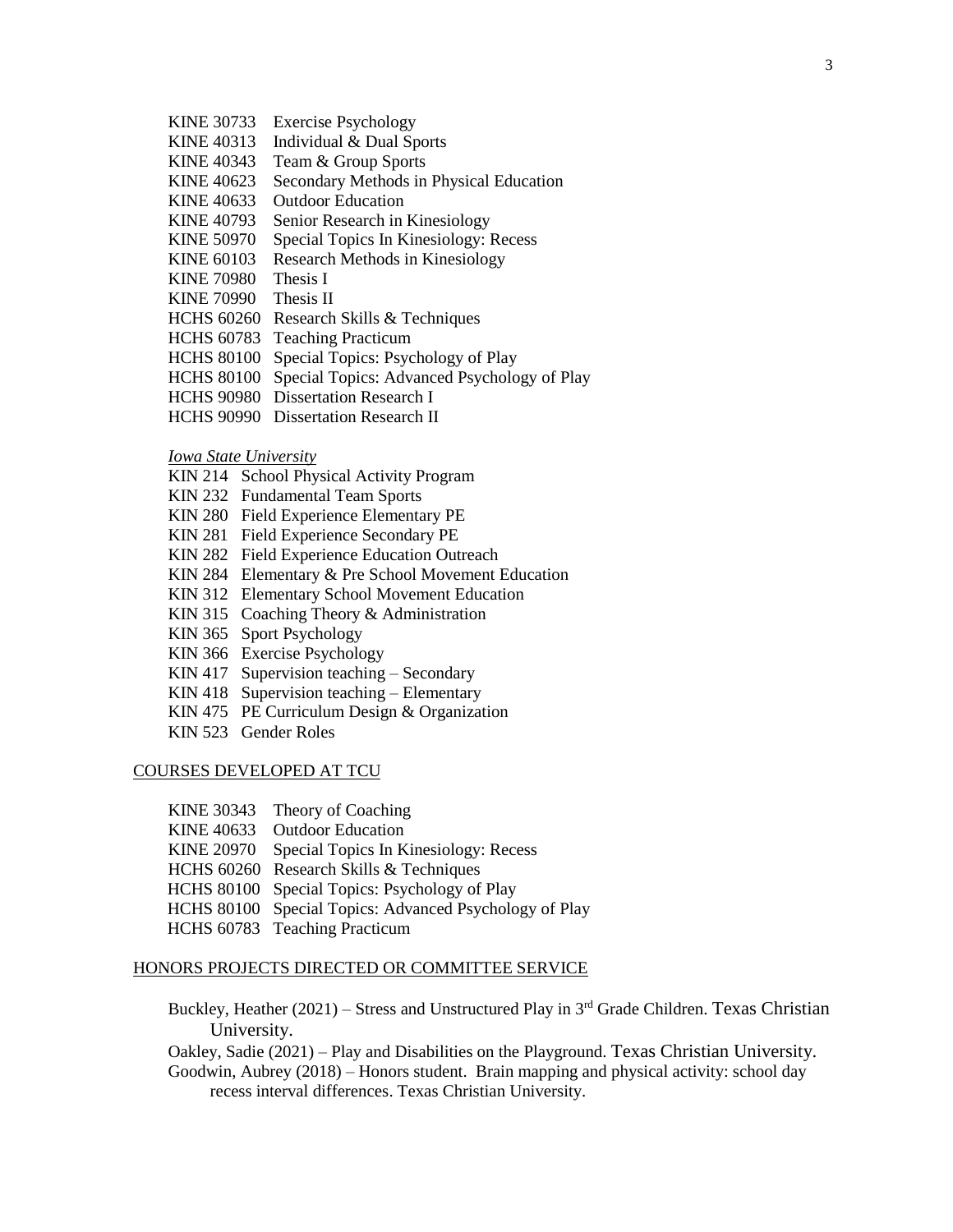Rafetto, Austin & Thomas, Michael (2018). Senior Research. The Effect of Coaching Styles on Team Cohesion of High School Basketball Players. Texas Christian University.

- Schwene, Diana (2017) Honors Student. The Role Gender Plays in Recess Activity Levels Throughout the School Day. Texas Christian University.
- Taylor, Kim (2017) Honors Student. Personality Types and Exercise: Preferences and Behaviors. Texas Christian University.
- Trolinder, Katie (2017) Senior Research. LiiNK Project Accelerometers and physical activity in K-2 female children. Texas Christian University.
- Gothberg, Sami (2016). Senior Research. LiiNK Project year 1 Creativity in play: Observing creative activities in a K-2 setting with multiple daily recesses. Texas Christian University.
- Martinez, Ariela (2016) McNair Scholar & Senior Research. LiiNK Project year 2 Creativity in play: Observing creative activities in a K-2 setting with multiple daily recesses. Texas Christian University.
- Myers, Maurie (2008). Senior Research. Effects of Perfectionism, Self-Esteem, and Exercise Identity with Muscle Dysmorphia Characteristics.
- Coleman, Jennifer (2008). Senior Research. The relationship between body image perception and one's psychological attitude towards physical activity.
- Laura George (2008). Senior Research. A comparison of psychosocial factors associated with disordered eating among female athletes and non-athletes at TCU.
- Megan Dougherty (2006). Senior Research. Body Image Disorders among College Male & Female Athletes.
- Laura Haynsworth (2006). Senior Research. A Look into Muscle Dysmorphia among Football Players & Bodybuilders.
- Lindsey Barnett (2006). Senior Research. An Experimental Investigation of Disordered Eating among Dancers.
- Ebony Raymond (2006). Senior Research. The Effects of Physical Activity on Disordered Eating Behaviors of Females.
- Michelle Crawford (2004). Senior Research. Body Image & Social Identity in Gymnasts.

Tasha Casey (2004). Senior Research. Disordered Eating in College Populations.

Kristina Kerchief (2002). Senior Research. Eating disorders and social stigmas related to peers and significant others.

# GRADUATE THESES AND DISSERTATIONS DIRECTED OR COMMITTEE SERVICE

- Chair Farbo, Dave (in preparation). Dissertation.
- Chair Campbell-Pierre, Daryl (in preparation). Dissertation.
- Chair Webb, Kate (in preparation). Dissertation.
- Chair Kirby, Kelsey (in preparation). Thesis. The Effects of A Multiple Recess Intervention on Chronic Stress and Body Composition in Elementary School Children.
- Chair Beyer, Olivia (in preparation). Thesis. The Effects of a Multiple Recess Intervention on Fitness Assessments in Elementary School Children.
- Committee Renteria, Jessica (2022). Thesis.
- Committee Warfield, Elizabeth (2022). Thesis.
- Committee Harrison, Kaitlyn (2021). Thesis.
- Committee Williams, Ashlyn (2021). Thesis. The impact of increased unstructured play on fitness levels in elementary school-aged children
- Chair Barnhill, Brianna (2020). Thesis. The effect of training and maturation on sRPE in NCAA DI Women Soccer Players: A Multi-Season Exploration.
- Chair Sullivan, Bailey (2020). *Body image perceptions in children with multiple recesses and those without.* Texas Christian University. Not completed.
- Chair Bessette, Dominique (2019). *The effects of multiple recesses on executive functioning in*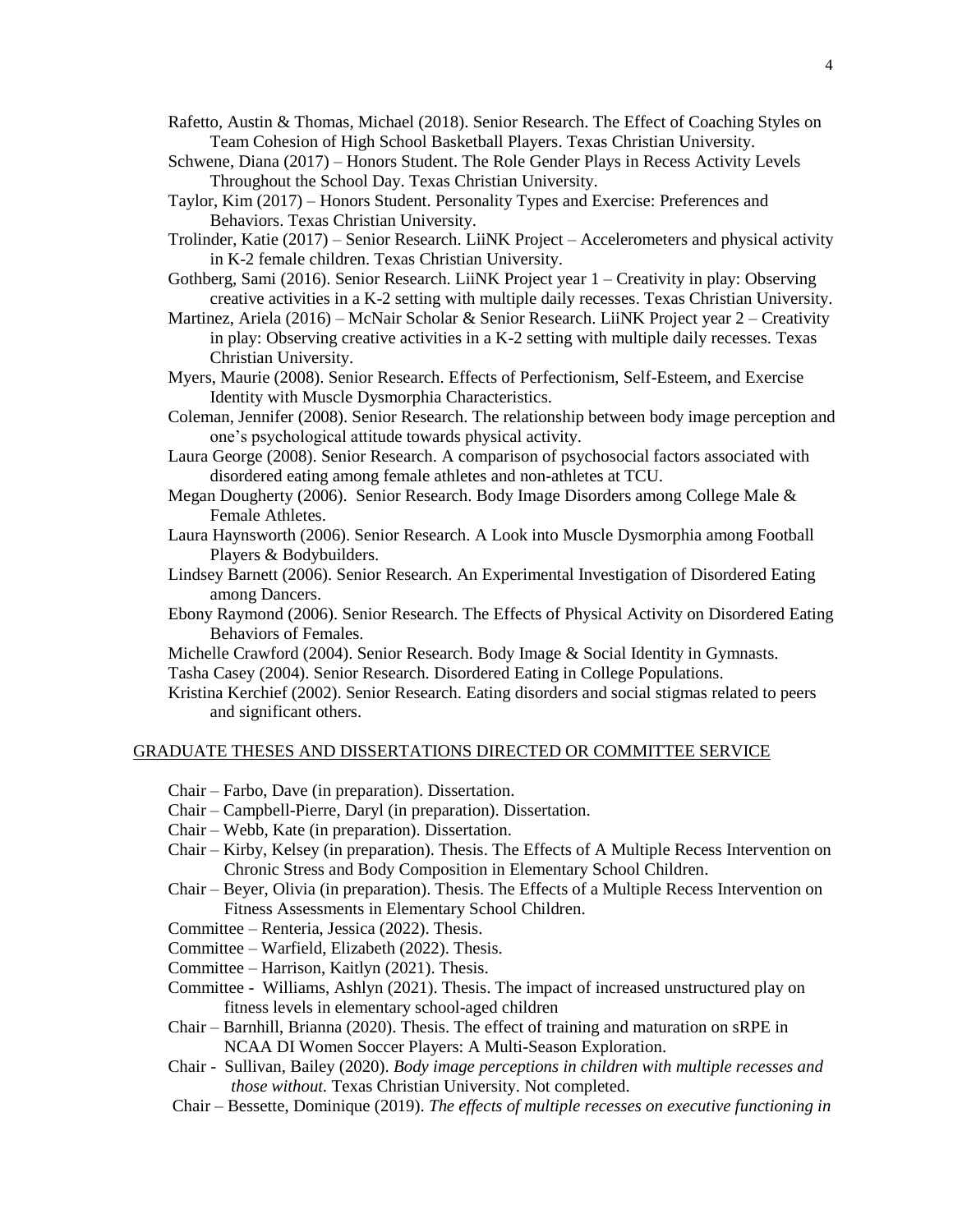*elementary school children.* Texas Christian University.

- Chair Gregg, Katie (2018). *The impact of neurofeedback on the executive attention network in athletic populations.* Texas Christian University.
- Chair Folkes, Courtney (2018). *The impact of social support and mental toughness during a military transition to civilian life*. Texas Christian University.
- Chair Morrison, Megan (left the program prior to completion). *Coach expectancy effects and the role they play in the coach-athlete relationship.* Texas Christian University.
- Committee Pazik, Tyler (2018). *The influence of anxiety on mental toughness in college baseball and softball players.* Texas Christian University.
- Committee college of education
- Chair Wadle, Phillip (2018). *Quality of life and stress in active and sedentary university males.* Texas Christian University.
- Chair Breyfogle, A. (2018). *Creativity in Play: Observations of Elementary School Recess in Grades K and 1.* Texas Christian University.
- Chair Pursley, C. (2018). *An Exploratory Study of Mood States and Transient Emotion Amateur Dressage Riders.* Texas Christian University.
- Chair Farbo, D. (2017). *Creating Healthier Children One Step at a Time During School: An Exploratory Study Through LiiNK.* Texas Christian University.
- Chair Long, A. (2017). *Creating Healthier Children One Step at a Time After School: An Exploratory Study Through LiiNK.* Texas Christian University.
- Committee Nieves, Christopher (2017). *The effect of physical activity on the health-related quality of life (HRQoL) of college students.* Texas Christian University.
- Chair Clark, L. (2016). *The relationship of added recesses, physical activity levels, and positive emotional states in K-2 aged children.* Texas Christian University.
- Chair Heefner, Heather (2015). *The role of recess, attentiveness, and listening in K and 1 grade students.* Texas Christian University.
- Chair Patel, Vivek (2014). *Attitudes and Bias Towards People who are Obese.* Texas Christian University.
- Chair Rivchun, Alexander (2013). *Determinants and Psychosocial Correlates of Physical Activity in Male Adolescents: Differences by Age and Weight Status.* Texas Christian University.
- Chair Cameron, Maya (2011). *Achievement goals, self-confidence, and performance anxiety in musicians.* Texas Christian University.
- Committee Goulder, Jessie (2008). Texas Christian University.
- Committee Bansal, Pradeep (2007). Texas Christian University.
- Chair Mann, Kari (2008). *The pressure to become unhealthy in sport.* Texas Christian University.
- Chair Magnussen, Mar (2006). *Division I athletes' attitudes toward and preferences for male and female strength and conditioning coaches.* Texas Christian University.
- Chair Barnes, Jennifer (2006). *The Role of Psychosocial Variables on the Development of Adolescent Disordered Eating Behaviors.* Texas Christian University.
- Chair Prater, Catherine (2005). *Personality trait differences among male bullriders, extreme sport athletes, and traditional sport athletes.* Texas Christian University.
- Chair Petty, Summer (2005). *Personal trainers and characteristics associated with body image distortion.* Texas Christian University.
- Committee Swan, Toni (2005). Texas Christian University.
- Chair VanWart, Megan (2004). *Psychological characteristics of high school athletes classified as high and low maintenance based on injury and treatment statistics.* Texas Christian University.
- Committee Owens, Nathan (2004). Texas Christian University.
- Committee Fortin, Kim (2003). Texas Christian University.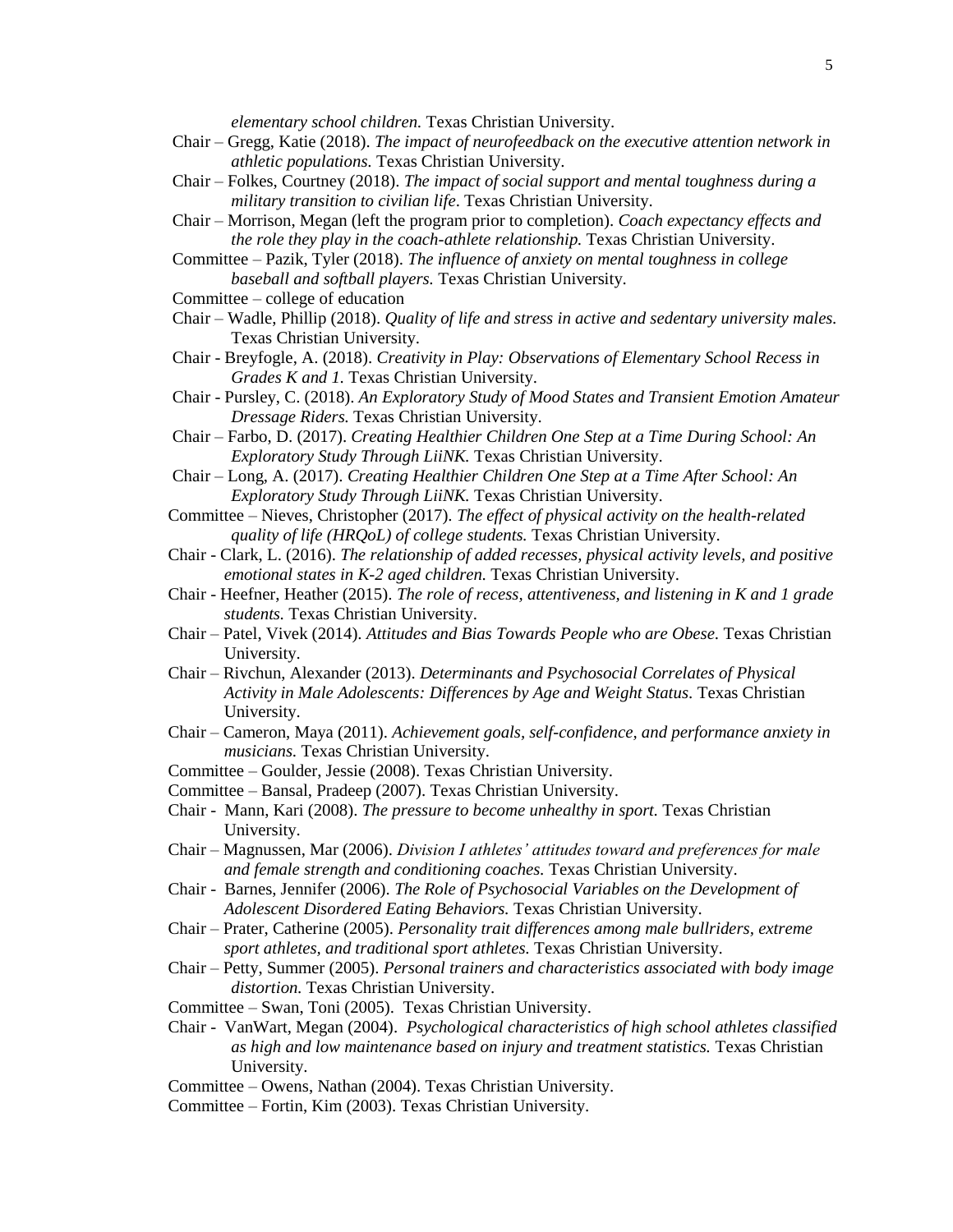Committee – Nasato, Brad (2003). Texas Christian University.

#### INTERNAL SUPPORT FOR ACADEMIC WORK RECIVED (INSTRUCTIONAL DEVELOPMENT)

Bauml, M., & **Rhea, D.J.** (2014). Promoting Play and Creativity in Primary Grade Classrooms. Instructional Development Grant (IDG). Awarded \$3599.40.

# **5. Research and Creative Activity**

REFEREED PUBLICATIONS: (\*graduate student, \*\* senior author)

- **Rhea, D.J.** (2021). Let the kids play: The impact of chaos on academic success. *[Journal of](https://www.wskw.org/wp-content/uploads/2022/02/2021_Volume10_No1.pdf)  [Kinesiology and Wellness](https://www.wskw.org/wp-content/uploads/2022/02/2021_Volume10_No1.pdf)*, *10*(1), 98–105.
- Farbo, D.\* & **Rhea, D.J.\*\*** (2021). A pilot study examining body composition classification differences between body mass index and bioelectrical impedance analysis in children with high levels of physical activity. *Frontiers in Education*, 9*.* **<https://doi.org/10.3389/fped.2021.724053>**
- Farbo, D.\*; Maler, L.C.\*; **Rhea, D.J.\*\*** (2020). The Preliminary Effects of a Multi-Recess School Intervention: Using Accelerometers to Measure Physical Activity Patterns in Elementary Children. *Int. J. Environ. Res. Public Health, 17(23)*, 8919. <https://doi.org/10.3390/ijerph17238919>
- Bauml, M., Patton, M., & **Rhea, D.J.** (2020). A qualitative study of teachers' perceptions of increased recess time on teaching, learning, and behavior; *Journal of Research in Childhood Education*. <https://doi.org/10.1080/02568543.2020.1718808>
- **Rhea, D.J.,** & Bauml, M. (2018). An Innovative Whole Child Approach to Learning: The LiiNK Project®. *Childhood Education, 94:2, 56-63[, DOI: 10.1080/00094056.2018.1451691](https://www.tandfonline.com/doi/full/10.1080/00094056.2018.1451691)*
- **Rhea, D.J.,** & Rivchun, A.P. (Feb, 2018). The LiiNK Project®: Effects of Multiple Recesses and Character Curriculum on Classroom Behaviors and Listening Skills in Grades K-2 Children. *Frontiers in Education,* 3:9. doi: 10.3389/feduc.2018.000
- Lund, E., Brimo, D., **Rhea, D.,** & Rivchun, A. (2017). The effect of multiple recesses on listening effort: A preliminary study. *Journal of Pediatric, Educational, & Rehabilitative Audiology, 23, 1-7*.
- Clark, L., & **Rhea, D.J. \*\*** (May, 2017). The LiiNK Project®: Comparisons of Recess, Physical Activity, and Positive Emotional States in Grade K–2 Children. *International Journal of Child Health & Nutrition*, 6, 54-61*.* https://doi.org/10.6000/1929-4247.2017.06.02.1
- **Rhea, D.J.**, Rivchun, A., & Pennings, J. (2016). The LiiNK Project: Recess and Character Development Intervention Pilot in Elementary Schools. *Texas Association of Health, Physical Education, Recreation, & Dance Journal, 84(2),* 14-18*.*
- **Rhea, D.J.,** & Nigaglioni, I. (Feb, 2016). Outdoor Playing = Outdoor Learning. *Educational Facility Planner Journal.*
- **Rhea, D.J.** (January, 2016). Recess: The forgotten classroom. *Instructional Leader Journal*, *29 (1),* 1-4.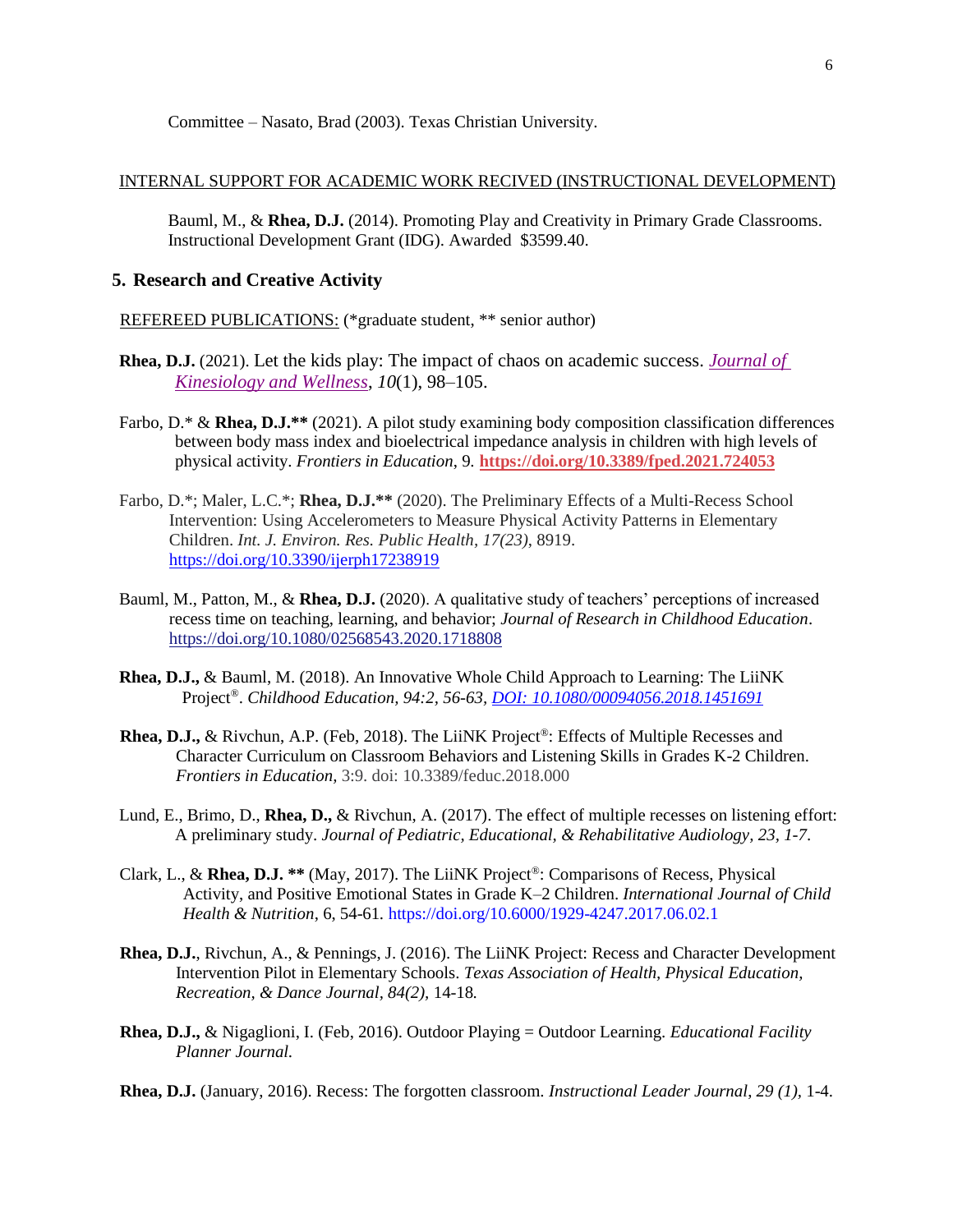- Shah, M., Copeland, J., Dart, L., Adams-Huet, B., James, A., & **Rhea, D.J.** (2014). Slower eating speed lowers energy intake in normal-weight be not overweight/obese subjects. *Journal of the Academy of Nutrition and Dietetics,114,* 393-402.
- **Rhea, D.J.,** & Thatcher, G. (2013). Ethnicity, Ethnic Identity, Self-Esteem and At-Risk Eating Disordered Behavior Differences of Urban Adolescent Females. *Eating Disorders: The Journal of Treatment & Prevention, 21*, 223-237.
- **Rhea, D.J.**, & Lockwood, S. (2012). Adults surviving lung cancer two or more years: A systematic review. *Joanna Briggs Institute (JBI) Library of Systematic Reviews, 10 (34), 2295-2349.*
- Martin, S. B., **Rhea, D. J.,** Greenleaf, C. A., Judd, D. E., & Chambliss, H. O. (May, 2011). Weight control beliefs, body shape attitudes, and physical activity among adolescents. *Journal of School Health, 81 (5)*, 244-250*.*
- **Rhea, D.J.** (2011). Virtual physical education in the K-12 setting. *Journal of Health, Physical Education, Recreation, & Dance*,82 (1), 5-7.
- **Rhea, D.J.**, & Martin, S.B. (2010). Personality trait differences of traditional sport athletes, bullriders, and other alternative sport athletes. *International Journal of Sports Science and Coaching, 5 (1),* 75-85*.*
- **Rhea, D.J.** (2010). Back to the basics: Eat right and get active. *Journal of Health, Physical education, Recreation, & Dance*,81 (3), 5-7.
- **Rhea, D.J.** (Jan., 2009). The color of my skin and how much money I make: Protectors or risks of the body. In *Beyond Sorority Sisters and Gymnasts: Body Image and Eating Disorders in Diverse Populations.* Reel, J., & Beals, K. (eds.), NAGWS publication.
- **Rhea, D.J.** (May/June, 2009). The Physical Education Deficit in the High Schools. *Journal of Physical Education, Recreation, and Dance (JOPERD), 80,* 3-5.
- Smith, D., Hale, B., **Rhea, D.J.,** Olrich, T., & Collier, K. (Nov., 2009). Big, buff, and dependent: Addictive behavior in bodybuilders. In *Men and Addictions,* Columbus, F. (ed.): Nova Publishers: New York.
- Magnusen, M., & **Rhea, D.J.\*\*** (2009). Division I athletes' attitudes toward and preferences for male and female strength and conditioning coaches. *Journal of Strength & Conditioning Research*, *23* (4), 1084-1090.
- Greenleaf, C.A., Martin, S.B., & **Rhea, D.J.** (Nov., 2008). Fighting fat: How do fat stereotypes influence beliefs about physical education? *Journal of Obesity: Supplement Issue on Weight Bias,* 16, S63- 69.
- Solomon, G.B., & **Rhea, D. J.** (2008). Sources of Expectancy Information among College Coaches: A Qualitative Test of Expectancy Theory. *International Journal of Sports Science and Coaching, 3 (2),* 251-268*.*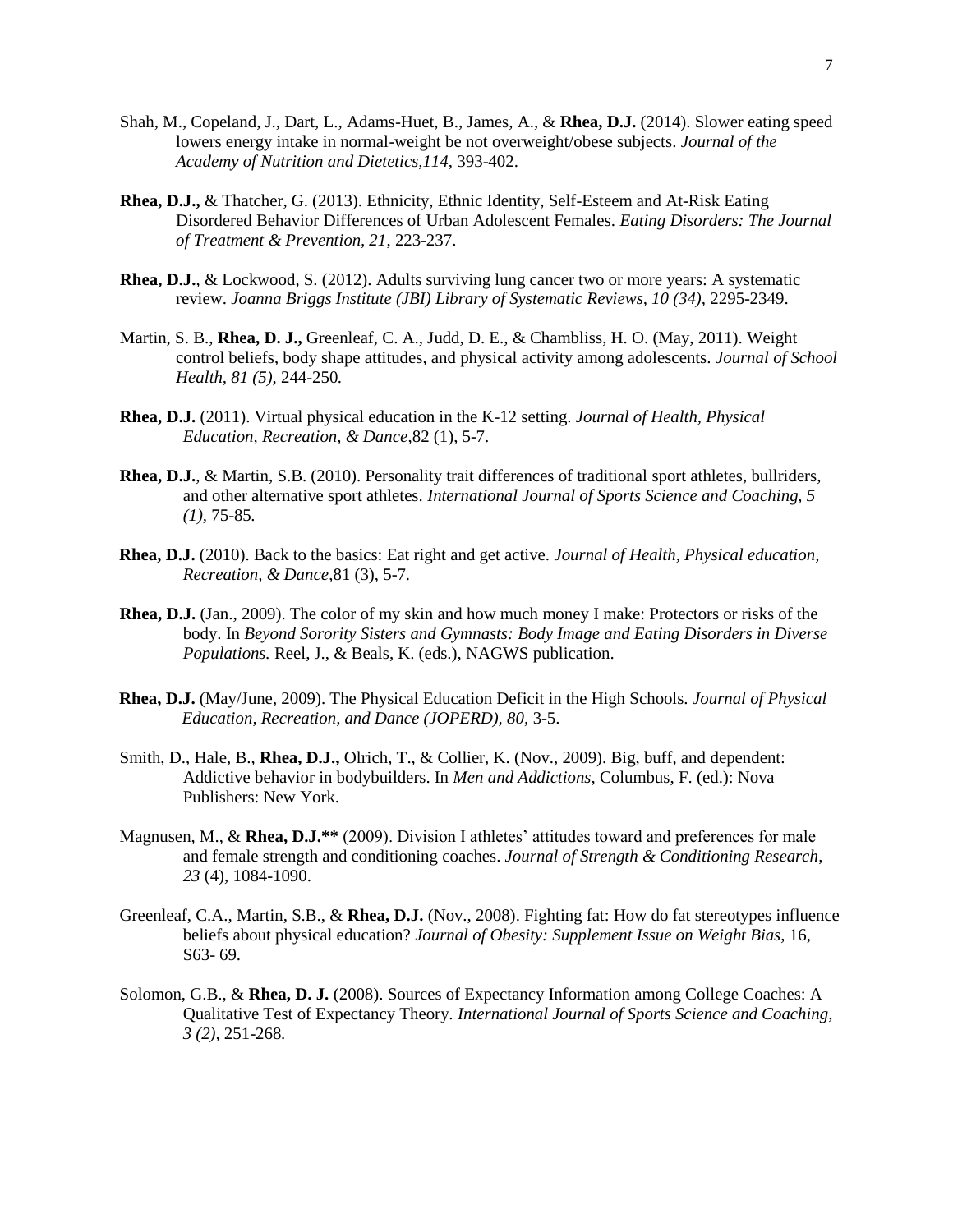- Greenleaf, C., Chambliss, H., **Rhea, D. J.,** Martin, S. B., & Morrow, J. R. (2006). Weight stereotypes and behavioral intentions toward thin and fat peers among White and Hispanic adolescents. *Journal of Adolescent Health, 39,* 546-552*.*
- Pease, D. G., **Rhea, D. J.,** & Zhang, J. J. (2006). Coaches and athletes' assessment of leadership behaviors in high school female volleyball players. *International Journal of Sport Management,*  7(3), 1-17.
- **Rhea, D. J.,** Lantz, C.D., & Cornelius, A. (2005). Development of the Muscle Dysmorphia Inventory (MDI). *Journal of Sports Medicine and Physical Fitness, 44,* 428-435*.*
- Reeser, J.C., Willick, S., **Rhea, D.J.,** & Berg, R. (2005). Motivation and Satisfaction among Polyclinic Volunteers at the 2002 Winter Olympic and Paralympic Games. *British Journal of Sports Medicine*, 39, 20-33*.*
- **Rhea, D. J.**, & Lantz, C. D. (2004). Violent, delinquent, and aggressive behaviors of rural adolescent athletes and non-athletes. *Physical Educator, 61,* 170-176*.*
- Lantz, C.D., **Rhea, D.J.**, & Mesnier, K. (2004). Eating attitudes, exercise identity, & body alienation in competitive ultra-marathoners. *International Journal of Sport Nutrition and Exercise Metabolism, 14,* 406-419*.*
- Wiginton, K., **Rhea, D.J**., & Oomen, J. (2004). Using the Anger Response Inventory to evaluate the effect of shame and guilt on interpersonal communication skills. *American Journal of Health Education, 35,* 152-157.
- Thatcher, G., & **Rhea, D.J.** (2003). Influences on body image and disordered eating among secondary school students. *American Journal of Health Education, 34*, 343-350.
- Lantz, C.D., **Rhea, D.J.,** & Cornelius, A. (2002). A test of a conceptual model of muscle dysmorphia using elite-level body builders and powerlifters. *Journal of Strength and Conditioning Research, 16* (4), 649-655.
- **Rhea, D.J.**, & Lantz, C.D. (2001). The drive for size: Characteristics and influences of muscular dysmorphia disorder. *International Sports Journal, 5* (1), 71-86.
- **Rhea, D. J.** (2001). Congruence of coach perceptions and athlete self-evaluation of leadership behaviors. *USA Volleyball Journal, 14,* 15-17.
- **Rhea, D. J.**, & Solomon, G. B. (2000). Goal setting in volleyball. *Sidelines, 11*(3), 5-6.
- **Rhea, D. J.** & Wiginton, K. (1999). Cognitive mapping: Its use as an assessment tool for disordered eating. *Women in Sport and Physical Activity Journal, 8* (2), 63-72.
- **Rhea, D. J.** (1999). Eating disorder behaviors of ethnically diverse urban female adolescent athletes and non-athletes. *Journal of Adolescence, 22*, 379-388.
- **Rhea, D. J.** (1999). Proactive seminars for student teachers. *Journal of Physical Education, Recreation, and Dance, 70* 46-49.
- **Rhea, D.J.** (1998). Physical activity and body image of female adolescents: Moving toward the 21st century. *Journal of Physical Education, Recreation and Dance, 69*, 27-31.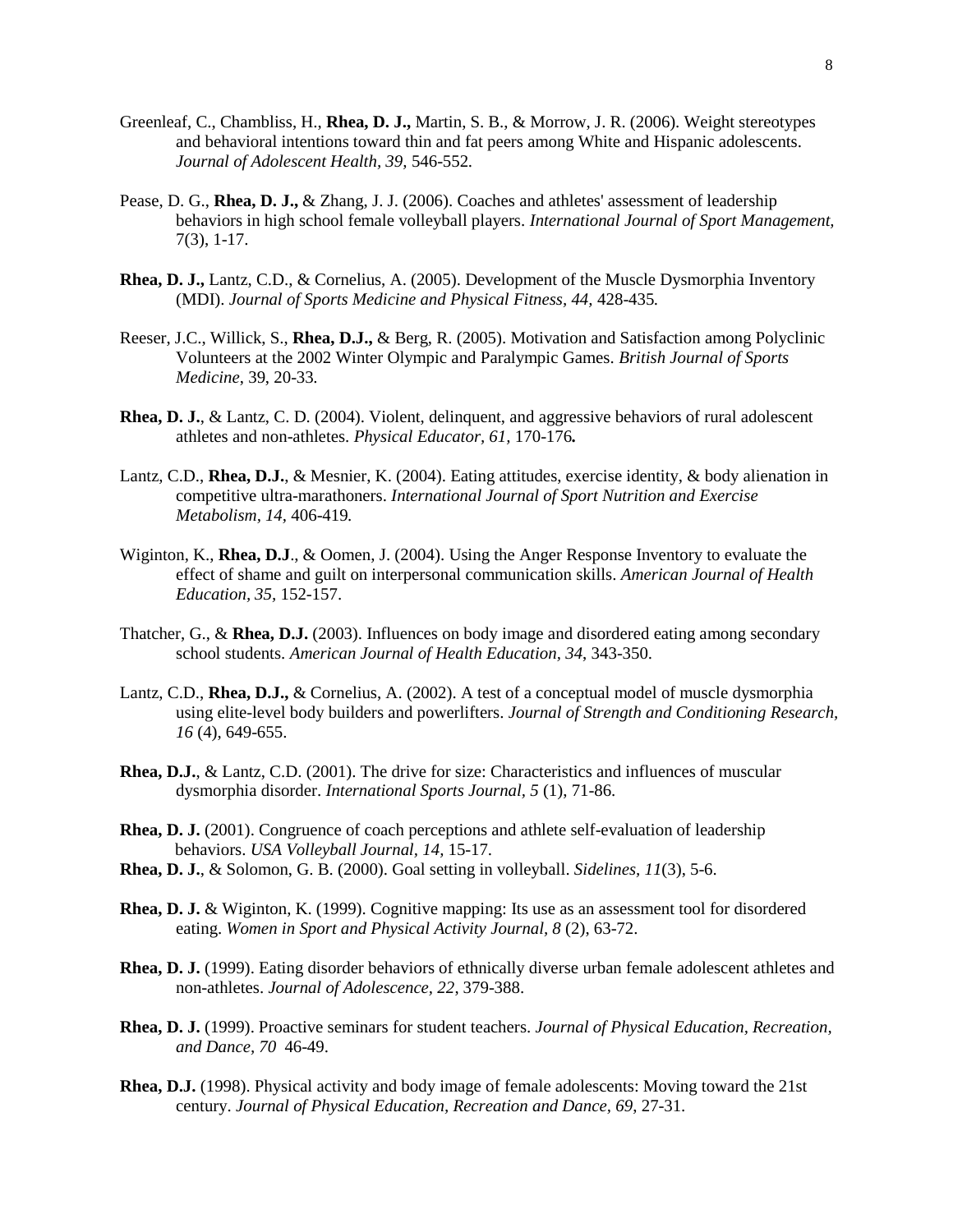- **Rhea, D. J.** (1998). Body image perceptions of female adolescent volleyball players. *Sidelines, 9* (1), 2- 3.
- **Rhea, D. J.**, Mathes, S. A., & Hardin, K. (1997). Video recall for analysis of performance by collegiate female tennis players. *Perceptual & Motor Skills, 85,* 1354.
- **Rhea, D. J.** (1997). Socio-psychological factors affecting the desire of female volleyball players to be leaders. *Journal of Coaching Volleyball*, 20-21.
- **Rhea, D. J.** (1997). Eating disorders: Ethnic differences of volleyball players. *USA Volleyball Journal, 10,* 18-19.
- **Rhea, D. J.**, Wiginton, K., & Jambor, E. A. (1996). Educational strategies in prevention of eating disorders. *Journal of Health, Physical Education, Recreation, and Dance, 67,* 66-68.

# PUBLISHED BOOKS

- **Rhea, D.J.** (2019). *Wrong Turns, Right Moves in Education*. Archway Publishing.
- **Rhea, D.J.,** Rivchun, A., & Clark, L. (October, 2018). LiiNK Project: Case Study. Chapter. *Instructional Leadership in the Content Areas: Case Studies for Curriculum and Instruction.* Routledge/University Council for Educational Administration.
- **Rhea, D.J.** (2018). *High School Physical Education: Personal Foundations.* TX: Finer Freelance Publishers. 3rd edition.
- **Rhea, D.J.** (2017). *High School Physical Education: Outdoor Education.* TX: Finer Freelance Publishers. 3rd edition.
- **Rhea, D.J.** (2017). *High School Physical Education: Cardio.* TX: Finer Freelance Publishers. 3<sup>rd</sup> edition.
- **Rhea, D.J.** (2017). *High School Physical Education: Team Sports.* TX: Finer Freelance Publishers. 3rd edition.
- **Rhea, D.J.** (2017). *High School Physical Education: Individual/Dual Sports.* TX: Finer Freelance Publishers. 3rd edition.
- **Rhea, D.J.** (2017). *Middle School Physical Education: Curriculum Framework 8.* TX: Finer Freelance Publishers. 3<sup>rd</sup> edition.
- **Rhea, D.J.** (2017). *Middle School Physical Education: Curriculum Framework 7.* TX: Finer Freelance Publishers. 3<sup>rd</sup> edition.
- **Rhea, D.J.** (2017). *Middle School Physical Education: Curriculum Framework 6.* TX: Finer Freelance Publishers. 3<sup>rd</sup> edition.
- **Rhea, D.J.** (2017). *Elementary School Physical Education: Curriculum K.* TX: Finer Freelance Publishers. 3<sup>rd</sup> edition.
- **Rhea, D.J.** (2017). *Elementary School Physical Education: Curriculum 1.* TX: Finer Freelance Publishers. 3rd ed.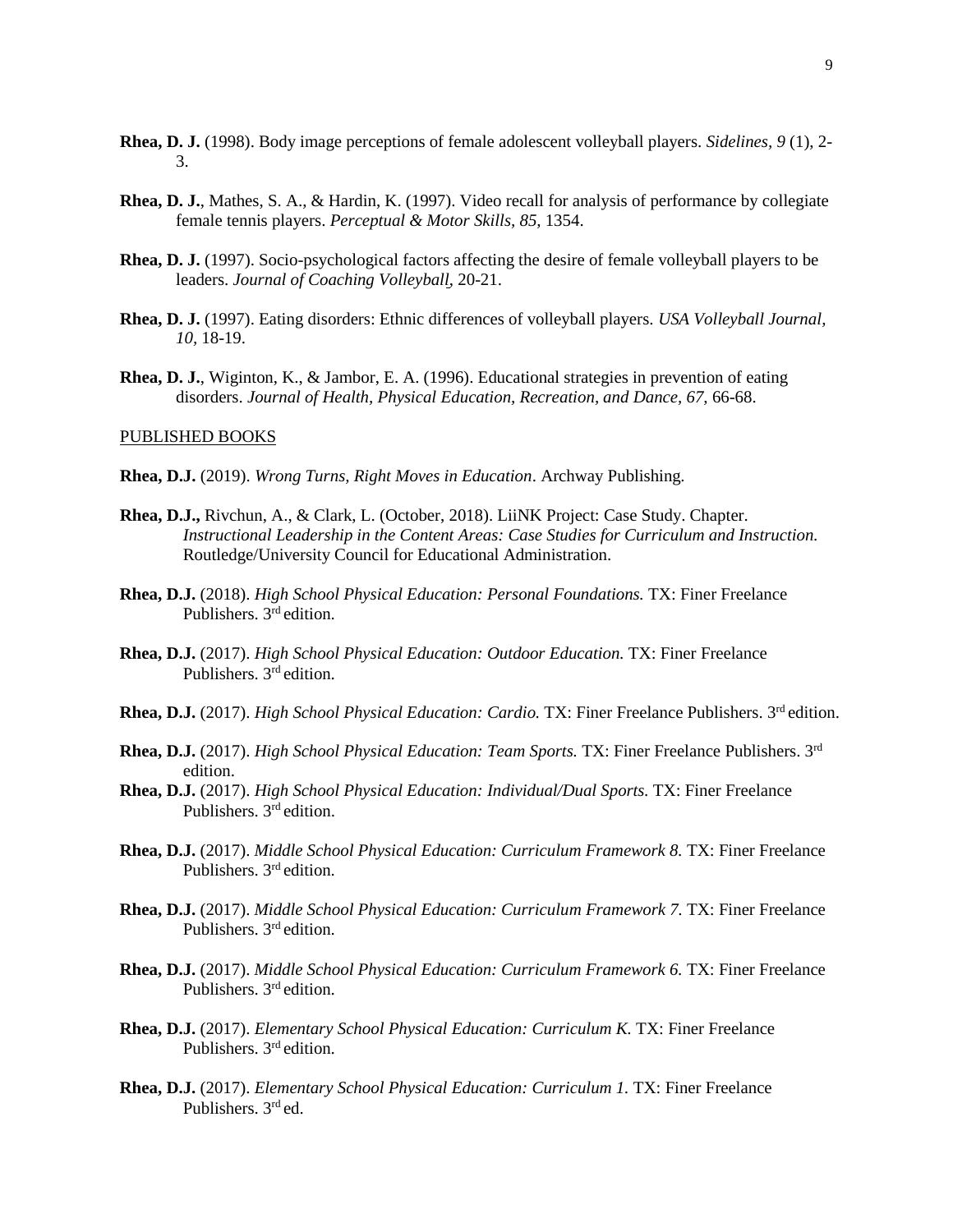- **Rhea, D.J.** (2017). *Elementary School Physical Education: Curriculum 2.* TX: Finer Freelance Publishers. 3rd ed.
- **Rhea, D.J.** (2017). *Elementary School Physical Education: Curriculum 3.* TX: Finer Freelance Publishers. 3rd ed.
- **Rhea, D.J.** (2017). *Elementary School Physical Education: Curriculum 4.* TX: Finer Freelance Publishers. 3<sup>rd</sup> ed.
- **Rhea, D.J.** (2017). *Elementary School Physical Education: Curriculum 5.* TX: Finer Freelance Publishers. 3rd ed.

#### NON-REFEREED PUBLICATIONS

- **Rhea, D.J.** (fall, 2019). We don't need to drive our kids crazy to educate them. The Statesman. Austin, Texas.
- **Rhea, D.J.** (spring, 2019). *The children's mental health crisis in Texas needs more than doctors and drugs.* The Austin Statesman Op-Ed.
- **Rhea, D.J. (**Aug/Sept 2016). Imagine A Child as a Tree: Fertilize with Unstructured, Outdoor Play and Character Development. *Camping Magazine.* American Camp Association.
- **Rhea, D.J.** (September, 2015). Why young kids need less class time and more play time at school. Washington Post. [http://www.washingtonpost.com/blogs/answer-sheet/wp/2015/08/21/why](http://www.washingtonpost.com/blogs/answer-sheet/wp/2015/08/21/why-young-kids-need-less-class-time-and-more-play-time-at-school/)[young-kids-need-less-class-time-and-more-play-time-at-school/](http://www.washingtonpost.com/blogs/answer-sheet/wp/2015/08/21/why-young-kids-need-less-class-time-and-more-play-time-at-school/)
- **Rhea, D.J.** (April, 2014). What Finland Knows and TVS Implements: Liink Project. *TVS Trojan Voice*. [http://faculty.trinityvalleyschool.org/sduncan/TrojanVoiceSpring2014/.](http://faculty.trinityvalleyschool.org/sduncan/TrojanVoiceSpring2014/)
- **Rhea, D.J.** (Feb, 2014). More Play, Better Education. *Education Week,* [http://www.edweek.org](https://mobile.tcu.edu/owa/redir.aspx?C=0b3b50cf97d7429ab4ec94af7b4e75ea&URL=http%3a%2f%2fwww.edweek.org%2f) \* [http://www.TopSchoolJobs.org.](https://mobile.tcu.edu/owa/redir.aspx?C=0b3b50cf97d7429ab4ec94af7b4e75ea&URL=http%3a%2f%2fwww.TopSchoolJobs.org)
- **Rhea, D.J.** (September, 2009). Getting High School Physical Education Back in the Game. *Education Week,* [http://www.edweek.org](https://mobile.tcu.edu/owa/redir.aspx?C=0b3b50cf97d7429ab4ec94af7b4e75ea&URL=http%3a%2f%2fwww.edweek.org%2f) [\\* http://www.TopSchoolJobs.org.](https://mobile.tcu.edu/owa/redir.aspx?C=0b3b50cf97d7429ab4ec94af7b4e75ea&URL=http%3a%2f%2fwww.TopSchoolJobs.org)
- **Rhea, D.J.** (August 6, 2009). Texas Laws Move High School PE in Wrong Direction. *Fort Worth Star Telegram, Opinion Section (Special invited article).* [http://www.star](https://mobile.tcu.edu/owa/redir.aspx?C=0b3b50cf97d7429ab4ec94af7b4e75ea&URL=http%3a%2f%2fwww.star-telegram.com%2f242%2fstory%2f1525263.html)[telegram.com/242/story/1525263.html](https://mobile.tcu.edu/owa/redir.aspx?C=0b3b50cf97d7429ab4ec94af7b4e75ea&URL=http%3a%2f%2fwww.star-telegram.com%2f242%2fstory%2f1525263.html)
- **Rhea, D.J.** (November, 2004). Let's Get Movin' on PE classes. *Fort Worth Star Telegram, Health Section (Special invited article).*
- **Rhea, D.J.** (2001). Frameworks for sport psychologists: Enhancing sport performance. Book Review. *The Sport Psychologist, 15,* 352-354.
- Solomon, G.B., & **Rhea, D.J.** (Fall, 2000). Continuing Education Conference Report, 2000. Association for the Advancement of Applied Sport Psychology (AAASP) Newsletter.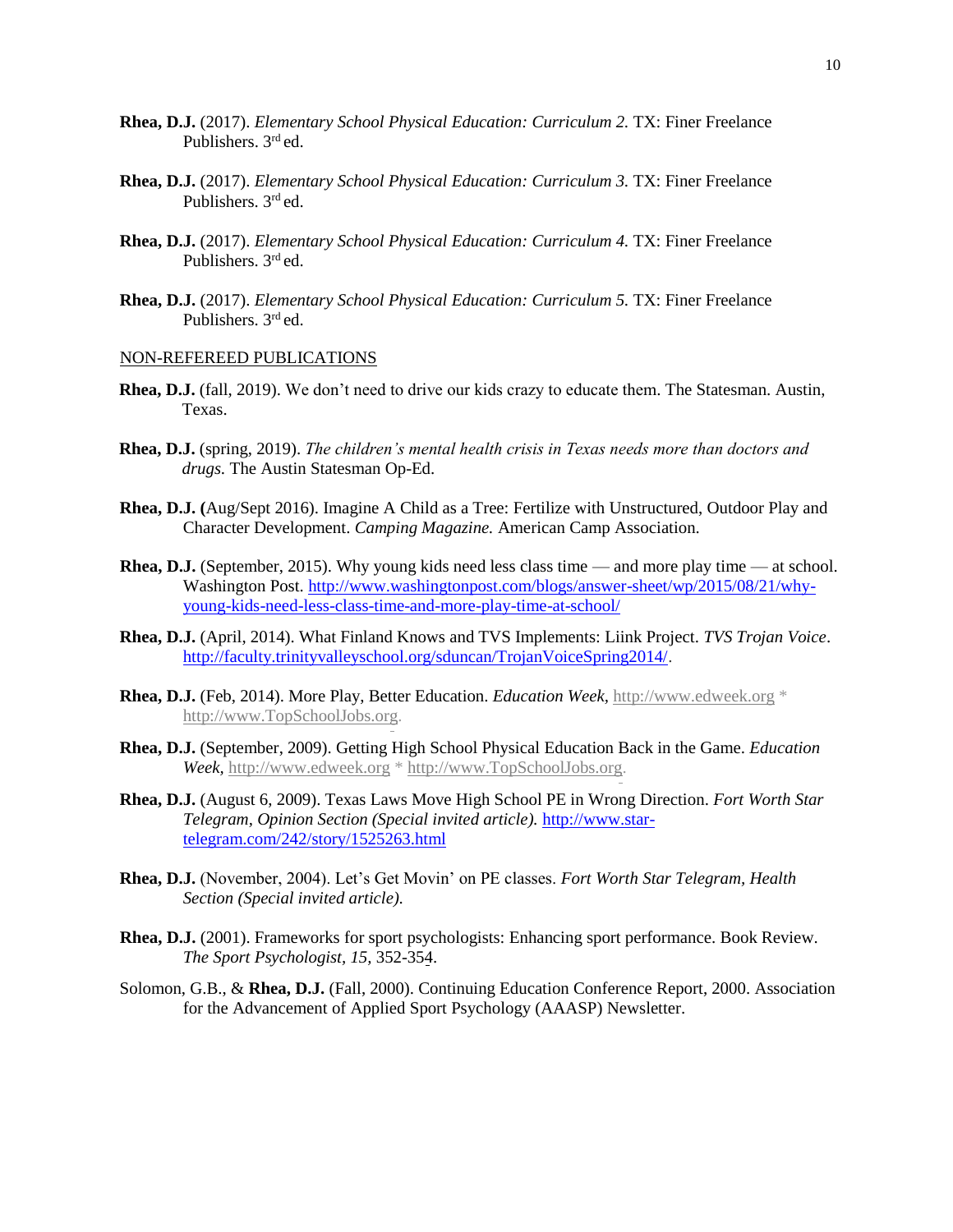# MANUSCRIPTS/BOOKS ACCEPTED BUT NOT YET PRINTED

#### MATERIALS UNDER ACTIVE REVIEW

- Farbo, D.,\* & Rhea, D.J. (submitted, Dec 2021). The effects of a yearlong recess intervention on body fat shifts in elementary aged children. *International Journal of Child Health & Nutrition.*
- Campbell-Pierre, D.,\* Farbo, D.,\* & **Rhea, D.J.** (submitted, Feb 2022). The value of adult play is all in the design. *Journal of Kinesiology and Wellness.*

#### MANUSCRIPTS IN PROGRESS

- **Rhea, D.J.,** Rivchun, A., & Clark, L.\* Effects of unstructured play breaks and character development on classroom behaviors in grades K-4. *International Journal of Elementary School Children.*
- Clark, L.,\* Farbo, D.,\* Zhang, Y. & **Rhea, D.J.** Exploring the Effects of Multiple Recess Breaks on Listening Effort in Elementary Aged Children.
- Campbell-Pierre, D.,\* Baker, K.B., & **Rhea, D.J.** Unstructured Play and Motor Coordination in Children: Systematic Review
- Campbell-Pierre, D.,**\* & Rhea, D.J.** The Feasibility of Using the KTK Assessment in U.S. Physical Education Classes

#### RESEARCH PAPERS PRESENTED

- **Rhea, D.J.,** Farbo, D.,\* Campbell-Pierre, D.,\* & Moore, E. (2021). Engaging physical educators in assessing fitness differently. TAHPERD Winter Conference. Arlington, Texas.
- Farbo, D., & **Rhea, D.J.** (2021). Multi-recess intervention effects on body composition in elementary school children. TAHPERD Conference. Arlington, Texas.
- Campbell-Pierre, D.,\* & **Rhea, D.J.** (2021). Effectiveness of KTK assessment on static and dynamic balance. TAHPERD Winter Conference. Arlington, Texas.  $2<sup>nd</sup>$  place poster presentation– Graduate Student Category.
- Farbo, D.,\* & **Rhea, D.J.** (2021). Comparing obesity rates in children using bio-electrical impedance vs body mass index. Harris College Student Research Symposium (online).
- **Rhea, D.J.,** Farbo, D.,\* & Maler, L. (2021). Shifting play from survival to thrivival. U.S. Play Coalition Conference, Clemson, South Carolina.
- Campbell-Pierre, D.,\* Farbo, D.,\* & **Rhea, D.J.** (2021). The value of adult play is all in the design. U.S. Play Coalition Conference, Clemson, South Carolina.
- Farbo, D.,\* Maler, L., & **Rhea, D.J.** (2021). The effects of a multi recess intervention on body composition in elementary school children. U.S. Play Coalition Conference, Clemson, South Carolina.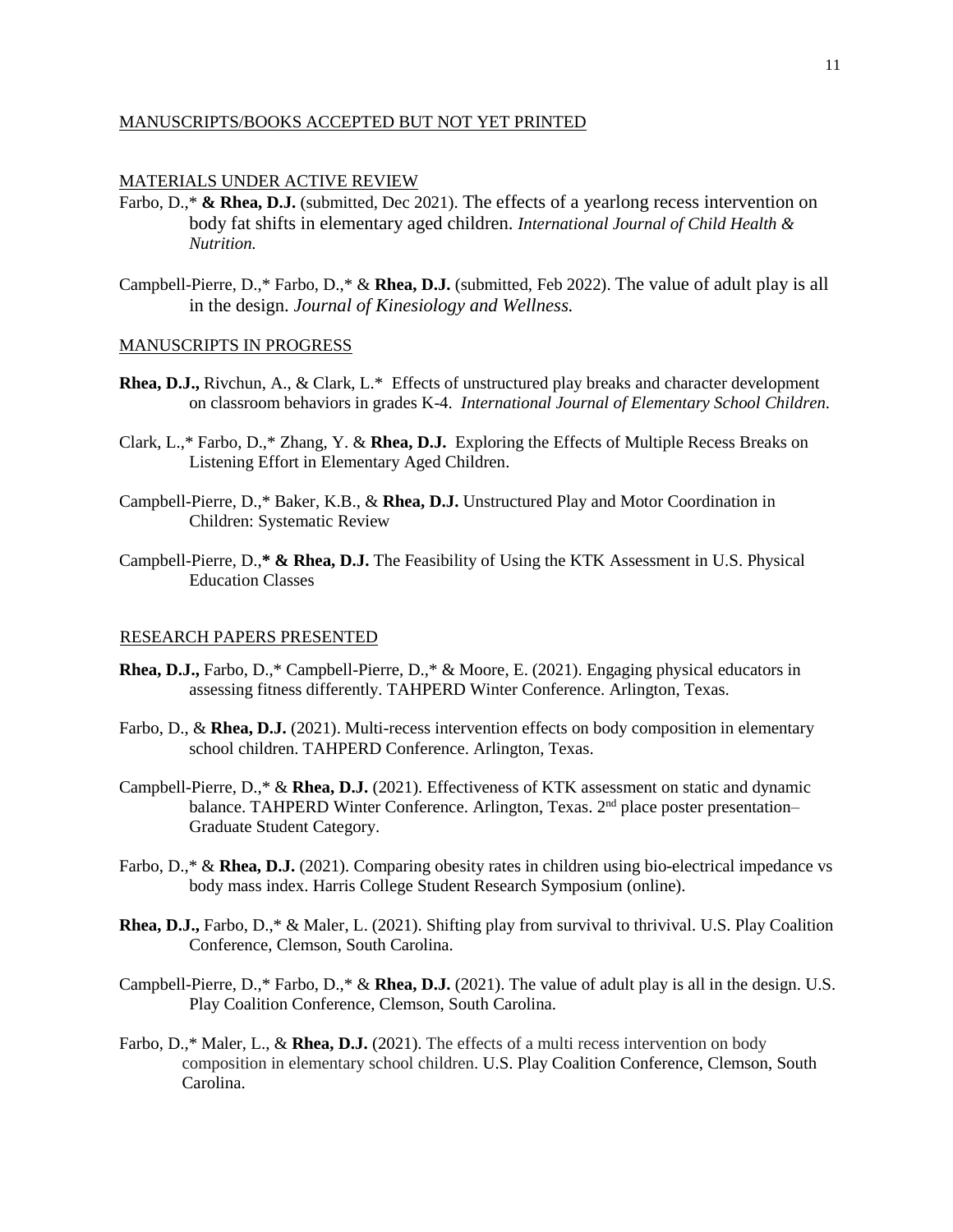- Farbo, D.,\*& **Rhea, D.J.** (2021). Comparing obesity rates in children using bio-electrical impedance vs body mass index. Harris College Student Research Symposium (virtual).
- **Rhea, D.J.** (2020). Unstructured play in schools is linked to positive health benefits for teachers. U.S. Play Coalition. Online Conference, recorded presentation (COVID-19).
- Farbo, D.,\* Maler, L., & **Rhea, D.J.** (2020). Determining obesity rates in children with multiple play breaks in schools daily. U.S. Play Coalition. Online Conference, recorded presentation (COVID-19).
- Maler, L.C.,\* & **Rhea, D.J.** (2020). Creativity and Outdoor Play The recipe for all children. U.S. Play Coalition. Online Conference, recorded presentation (COVID-19).
- **Rhea, D.J.** (Feb. 2020). The LiiNK Project: Producing Resilient Children in a Sedentary, High Tech Culture. Health & Physical Literacy Summit 2020 Hosted by ASAHPERD. Invited Workshop Presenter. Birmingham, AL.
- **Rhea, D.J.** (Feb, 2020). Not all SEL Programs Are Created Equal: Choose Wisely. Health & Physical Literacy Summit 2020 Hosted by ASAHPERD. Invited Presenter. Birmingham, AL.
- **Rhea, D.J.,** Clark, L.,\* & Farbo, D.\* (April, 2019). The impact of play on overweight children in elementary schools. U.S. Play Coalition. Clemson, South Carolina.
- **Rhea, D.J.,** Farbo, D.\* & Clark, L\*. (April, 2019). Children learning the value of play for life. U.S. Play Coalition. Clemson, South Carolina.
- Rivchun, A., Farbo, D.,\* & **Rhea, D.J. (**April, 2019). The effects of unstructured play on listening efforts in elementary school children. U.S. Play Coalition. Clemson, South Carolina.
- Bauml, M., Patton, M., & **Rhea, D.J.** (April, 2019). The LiiNK Project: How U.S. Teachers are Making Time for More Recess in an Age of Assessment and Accountability. European Teacher Education Network Conference (ETEN). Barcelona, Spain.
- **Rhea, D. J.** (April, 2019). Being playful teachers changing the mindset. European Teacher Education Network Conference (ETEN). Barcelona, Spain.
- **Rhea, D.J.,** Bauml, M., Patton, M., & Tolbert, M. (June, 2018). What's the big deal about Finland? How recess and character education are making a difference in the U.S. National Association for the Education of Young Children (NAEYC) Conference. Austin, TX.
- **Rhea, D.J.,** Farbo, D.,\* & Clark, L.\* (April, 2018). The many spaces of play: The many faces of children. U.S. Play Coalition Conference. Clemson, South Carolina.
- **Rhea, D.J.,** & Rivchun, A. (April, 2018). Play: The many faces of LiiNK. U.S. Play Coalition Conference. Clemson, South Carolina.
- **Rhea, D.J.,** & Gallagher, D. (Dec, 2017). *Recess is the big craze: Is it a big deal?* Keynote at TAHPERD Conference. Fort Worth, TX.
- Clark, L.,\* Farbo, D.,\* & **Rhea, D.J.** (Dec, 2017). *Creating healthier kids one step at a time: The LiiNK Project.* TAHPERD Conference. Fort Worth, TX.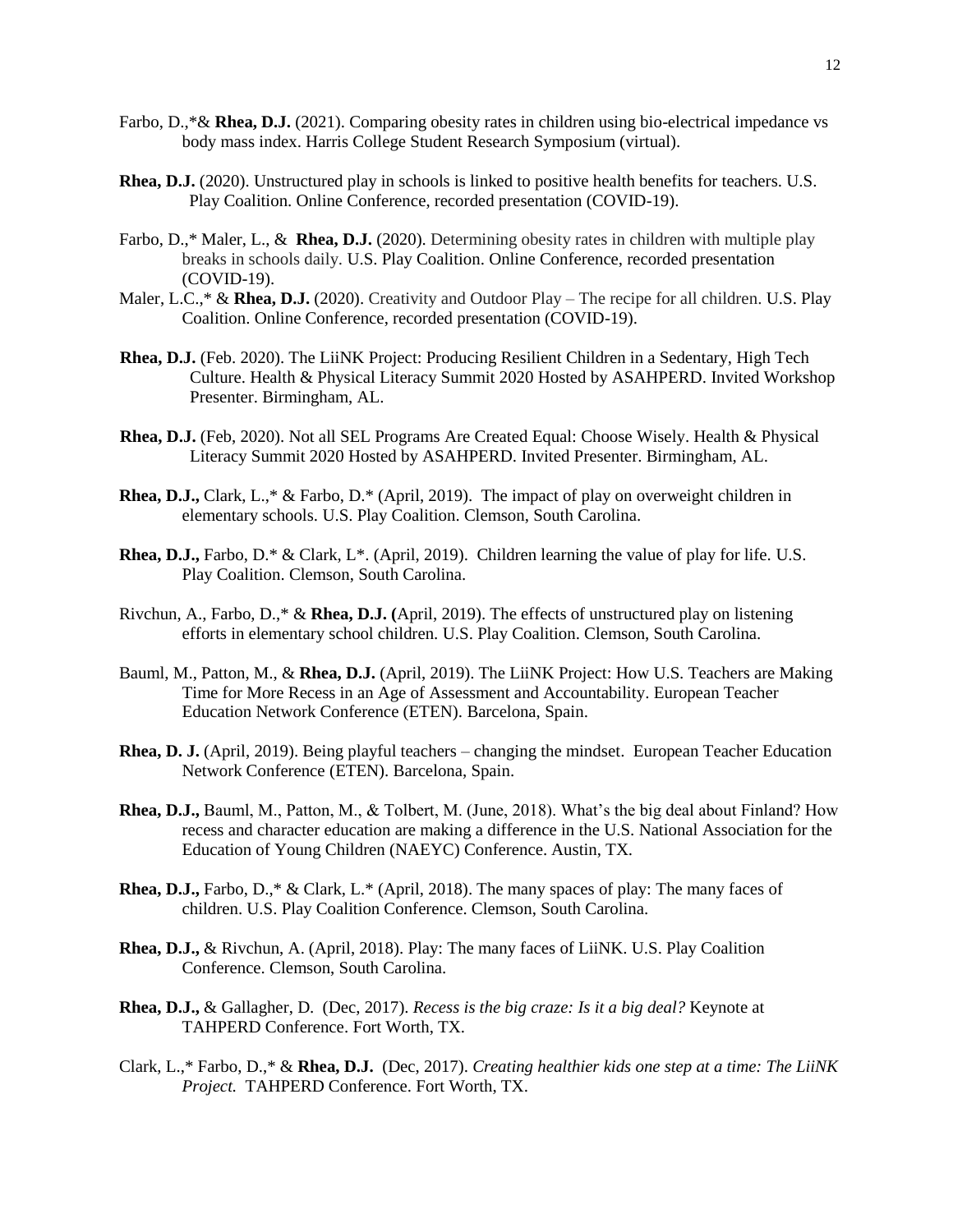- **Rhea, D.J.** (Oct, 2017). The LiiNK Project: Improving the whole child through unstructured play and character. Association for School Health Conference. St. Louis, MO.
- **Rhea, D.J.,** & Nigaglioni, I. (May, 2017). *Outdoor Play = Outdoor Learning*. Playground design Conference. San Antonio, TX
- **Rhea, D.J.** (April, 2017). Learning through play. Arlington ISD Pre-K Conference. Keynote speaker. Arlington, TX.
- **Rhea, D.J.** (April, 2017). Using play strategically through the day. Arlington ISD Pre-K Conference. Breakout session. Arlington, TX.
- **Rhea, D.J.** (April, 2017). Learning through play. Arlington ISD Pre-K Conference. Closing session. Arlington, TX.
- **Rhea, D. J.,** Rivchun, A. P., & Clark, L. (April, 2017). Change agents for play: Program design starts with understanding your audience. US Play Coalition Conference. Workshop. Clemson, South Carolina.
- **Rhea, D. J.,** & Rivchun, A. P. (April, 2017). The LiiNK Project: The effects of play and character development on classroom behaviors, BMI, and character scores in public grades  $K & 1$ . US Play Coalition Conference. Clemson, South Carolina.
- **Rhea, D. J.,** Rivchun, A. P., Lund, E., Brimo, D., & Clark, L. (April, 2017). The LiiNK Project: The effects of play and character development on attentional fatigue in public school grades  $K \& 1$ . US Play Coalition Conference. Clemson, South Carolina.
- **Rhea, D.J.,** & Gallagher, D. (Feb, 2017). *Integrating the LiiNK Project into a School Day.* Lausanne Collaborative & Learning Institute Learning Conference. Oak Ridge School, Arlington, TX.
- **Rhea, D.J.,** Cravens, S., & Chadwell, J. (Dec, 2016). *LiiNK Project: Next Generation of Resilient and Healthy Children.* Keynote at TAHPERD Conference. Galveston, TX.
- **Rhea, D.J.** (July & August, 2016). *Developing a Child's Multi-Sensory Intelligence and Character Development.* TBCWE Conference (two different conferences – south & north texas sites). San Antonio & Plano, TX.
- **Rhea, D.J.,** & Chadwell, J. **(**July, 2016). *The LiiNK Project: Infusing Recess and Character into Eagle Mountain -Saginaw and Irving ISDs through a Unique Intervention.* Texas Association of School Board (TASB). Austin & Fort Worth, TX. Two different conferences.
- **Rhea, D.J.,** McLain, B., & Shipp, K. (June, 2016). *Fitting Recess & Character into a School Day from a Principal's Perspective.* Texas Elementary Principal's School Association (TEPSA) Conference. San Antonio, TX.
- **Rhea, D.J.** (April, 2016). *The Liink Project: Going against the grain of testing through play and character in elementary schools.* U.S. Play Coalition Conference. Clemson, South Carolina.
- **\*Clark, L., & Rhea, D.J.** (April, 2016). *The relationship of added recesses, physical activity levels, and positive emotional states in K-2 aged children.* U.S. Play Coalition Conference.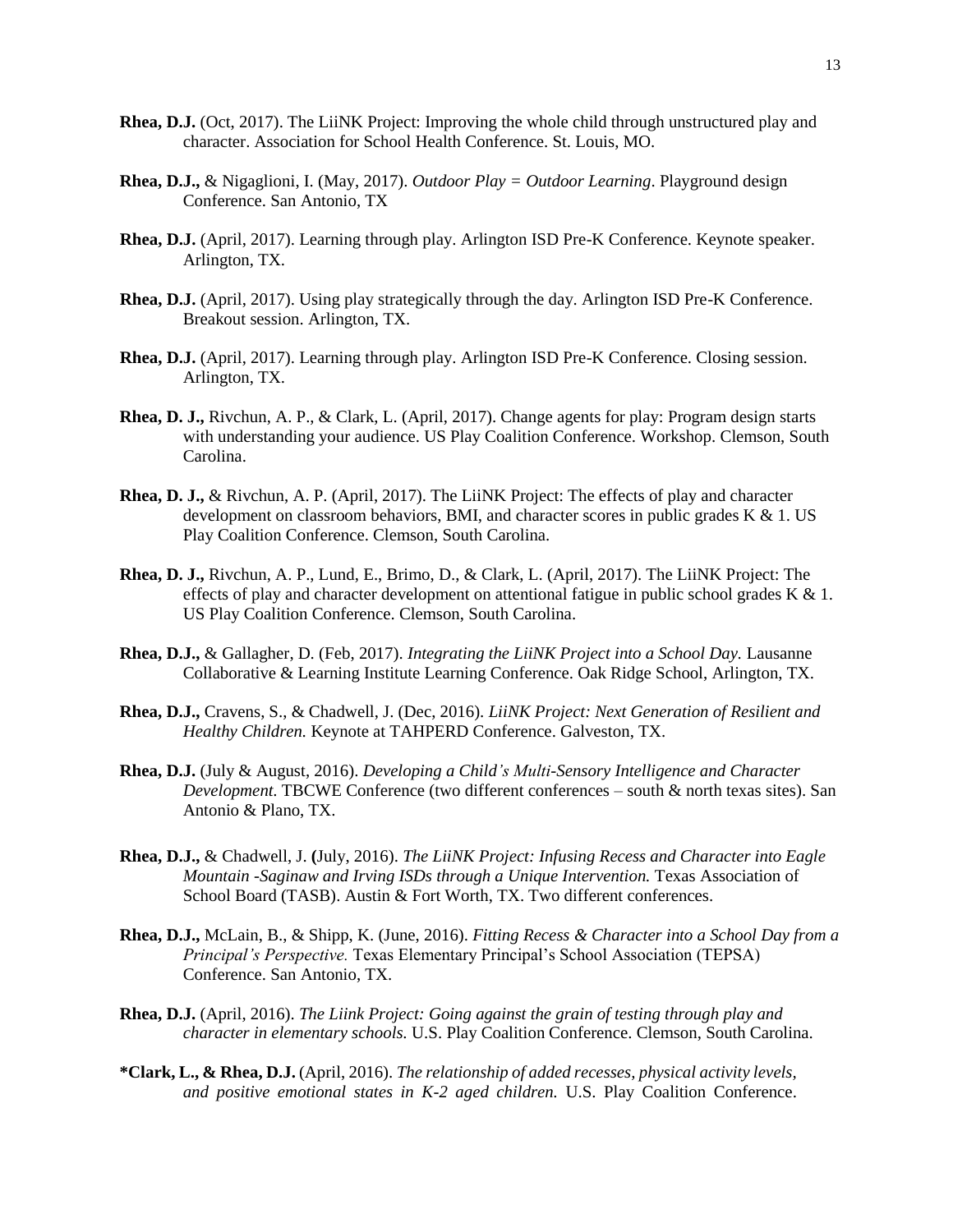Clemson, South Carolina. \*student presentation.

- **Rhea, D.J.,** Rivchun, A.P., & Bauml, M. (April, 2016). *Teachers perceptions of LiiNK project benefits for K-2 children.* U.S. Play Coalition Conference. Clemson, South Carolina.
- **Rhea, D.J.,** Rivchun, A.P., Lund, E., & Brimo, D. (April, 2016). *The LiiNK Project: The effects of play and character development on classroom behaviors and attentional fatigue in public school grades K & 1.* U.S. Play Coalition Conference. Clemson, South Carolina.
- Bauml, M., **Rhea, D.J.**, & Williams, C. (2016). Authentic Learning in Higher Education: Creating Recess Kits for Kindergartens. ETEN Conference.
- \*Clark, L., Rivchun, A.P., & **Rhea, D.J.** (2015). *The LiiNK Project: Year 2 Attentional Focus Changes From Multiple Recesses in Private School Grades K-2.* TAHPERD Convention. Dallas, Texas.
- Rivchun, A.P., & **Rhea, D.J.** (2015). The LiiNK Project: Year 2 Attentional Focus Changes From Multiple Recesses in Private School Grades K-2. TAHPERD Convention. Dallas, Texas.
- **Rhea, D.J.,** & Chadwell, J. (Oct., 2015). *The Liink Project: Putting Play, Character Development, and Academic Content in Perspective- Public Schools.* TASA Convention. Austin, Texas.
- **Rhea, D.J.,** & Nigaglioni, I. (Oct., 2015). *Outdoor Play = Outdoor Learning*. CEFPI 2015 Annual Conference & Expo. San Diego, CA.
- **Rhea, D.J.,** Rivchun, A., & Heefner, H. (March, 2015). *Effects of Multiple Recess Intervention on Off-Task Behaviors and Attentional Focus in Children.* Shape America 2015 Convention. Seattle, WA.
- **Rhea, D.J.** (Feb, 2015). *The Liink Project: Putting Play, Character Development, Creative Time, and Academic Content in Perspective – Private Schools.* U.S. Play Coalition 2015 Conference on the Value of Play. Featured Speaker on the Liink Project. Clemson, SC.
- **Rhea, D.J.,** Rivchun, A.P., & Heefner, H. (Feb., 2015). *The Effects of Play and Character Development on Classroom Behaviors in K-2 Children.* U.S. Play Coalition 2015 Conference on the Value of Play, Clemson, SC.
- **Rhea, D.J.,** & Rivchun, A.P. (2014). *State of Elementary PE: The Influence of Recess and Character Development.* Texas Association of Health, Physical Education, Recreation, & Dance (TAHPERD), Galveston, TX.
- **Rhea, D. J.,** & Rivchun, A.P. (2014). *Adherence of a multiple recess intervention and its impact on attentional focus in children.* Texas Association of Health, Physical Education, Recreation, & Dance (TAHPERD), Galveston, TX.
- **Rhea, D. J.** (2012). *Developing an Educational Model for Texas Schools through Finnish Lessons.* TAHPERD Scholar Lecture. Texas Association of Health, Physical Education, Recreation, & Dance (TAHPERD), Galveston, TX.
- **Rhea, D. J.** (2012). *Diversity and Body Image: Mindset Shift.* ACSM Research Lecturer. Texas Association of Health, Physical Education, Recreation, & Dance (TAHPERD), Galveston, TX.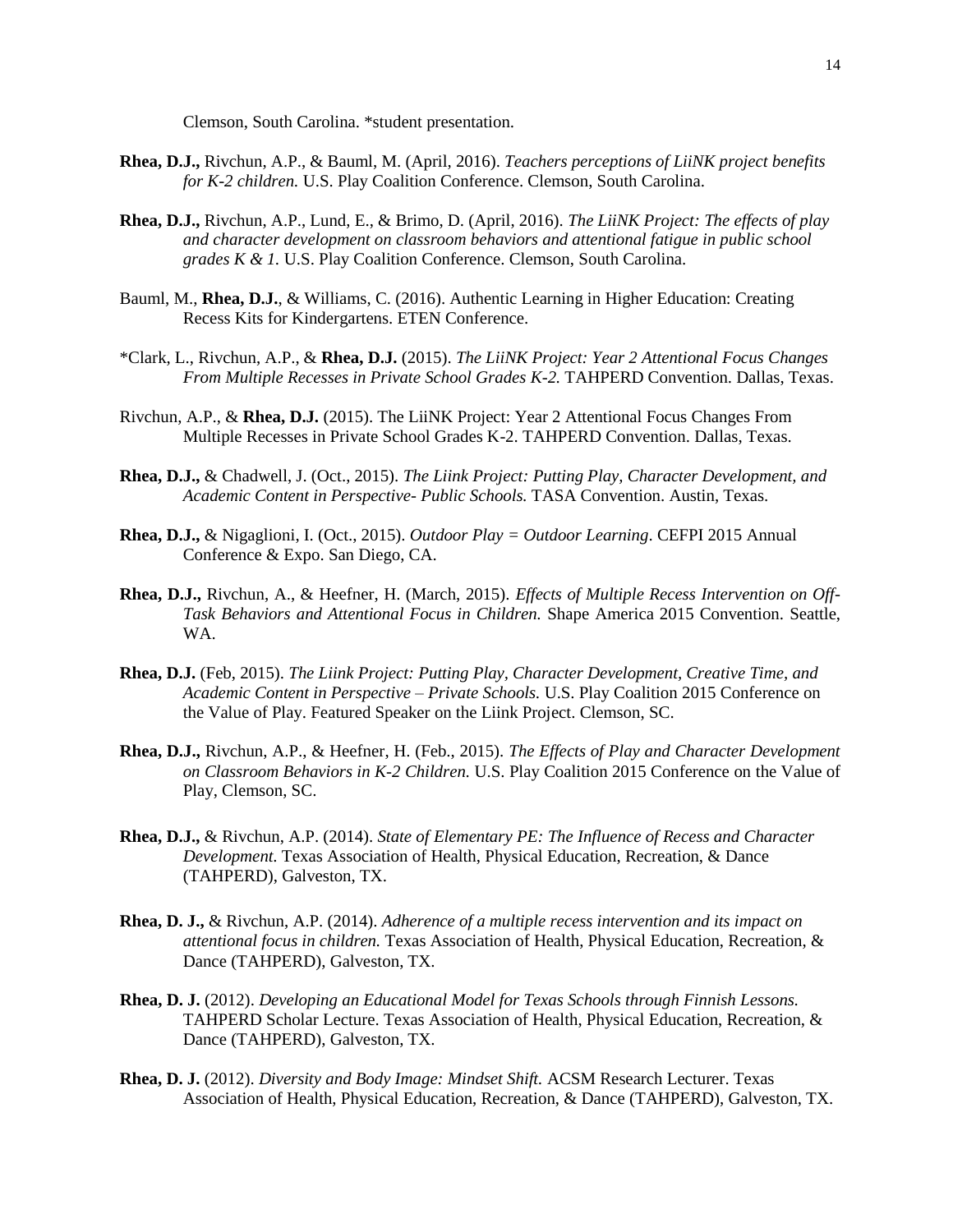- Hakala, L., **Rhea, D.J.** (Nov, 2012). How do children perceive "normal" to be in physical education? Finland Association of Educators for Higher Learning. University of Helsinki.
- **Rhea, D. J.,** & Lockwood, S. (2012). *Adults surviving lung cancer two or more years: A systematic review.* Joanna Briggs Institute (JBI) Conference. Thailand.
- **Rhea, D. J.,** & Lockwood, S. (2011). *Adults surviving lung cancer two or more years: A systematic review.* TCU Harris College Faculty Research Symposium, Fort Worth, TX.
- Reel, J., **Rhea, D.J.,** Lantz, C.L., & SooHoo, S. (2010). *Disorder Prevention in School and Community Settings Sponsoring Association: National Association for Girls and Women in Sport*. (Symposium). American Association of Health, Physical Education, Recreation, & Dance (AAHPERD), Indianapolis, IN.
- **Rhea, D.J.** (2010). *The Effects of Perfectionism, Self-Esteem, and Athletic Identity on Muscle Dysmorphia Characteristics*. Association of Applied Sport Psychology (AASP), Providence, Rhode Island.
- Grimes, R., & **Rhea, D.J.** (2010). *Giving Students Choices & Responsibility in High School Physical Education.* Texas Association of Health, Physical Education, Recreation, & Dance (TAHPERD), Galveston, TX.
- Reel, J., **Rhea, D.J.,** Bucciere, R.A., Galli, N., & SooHoo, S. (2009). *Breaking Body Image and Eating Disorder Stereotypes: Educate Diverse Groups.* (Symposium). American Association of Health, Physical Education, Recreation, & Dance (AAHPERD), Tampa, FL.
- **Rhea, D.J.** (2009). *Creating Policy Change in Your Community.* Invited Speaker. TAHPERD Administrator's Instructional and Motivational (AIM) Conference, Austin, TX.
- Martin, S.B., Greenleaf, C.A., **Rhea, D.J.,** & Jackson, A.W. (2008). *Variables associated with the perceived importance of weight and role of physical educators on improved health*. Paper presented at the Association of Applied Sport Psychology (AASP) Conference, St. Louis, MO.
- **Rhea, D.J.,** & Senne, T. (2008). 7 Habits of Highly Effective Professionals. Invited Presentation for Texas Association for Health, Physical Education, Recreation, & Dance Conference. Corpus Christi, TX.
- **Rhea, D.J.** (2008). *Psyching up or psyching out: How to motivate kids to be physically active.* TAHPERD Administrator's Instructional and Motivational (AIM) Conference, San Antonio, TX.
- Greenleaf, C., **Rhea, D**., & Martin, S. B. (2007, February). *Weight Stigmatization among Middle and High School Physical Educators.* Paper presented at the Action on Obesity Summit, Mayo Clinic, Rochester, MN.
- **Rhea, D. J.,** & Petta, L. M. (2006). *Does a Bodybuilding Competition Influence Characteristics Associated with Muscle Dysmorphia?* (Symposium). Association for the Advancement of Applied Sport Psychology (AAASP) Conference, Miami, Florida.
- Barnes, J., & **Rhea, D.J.** (2006). *The Role of Psychosocial Variables on the Development of Adolescent Disordered Eating Behaviors.* Association for the Advancement of Applied Sport Psychology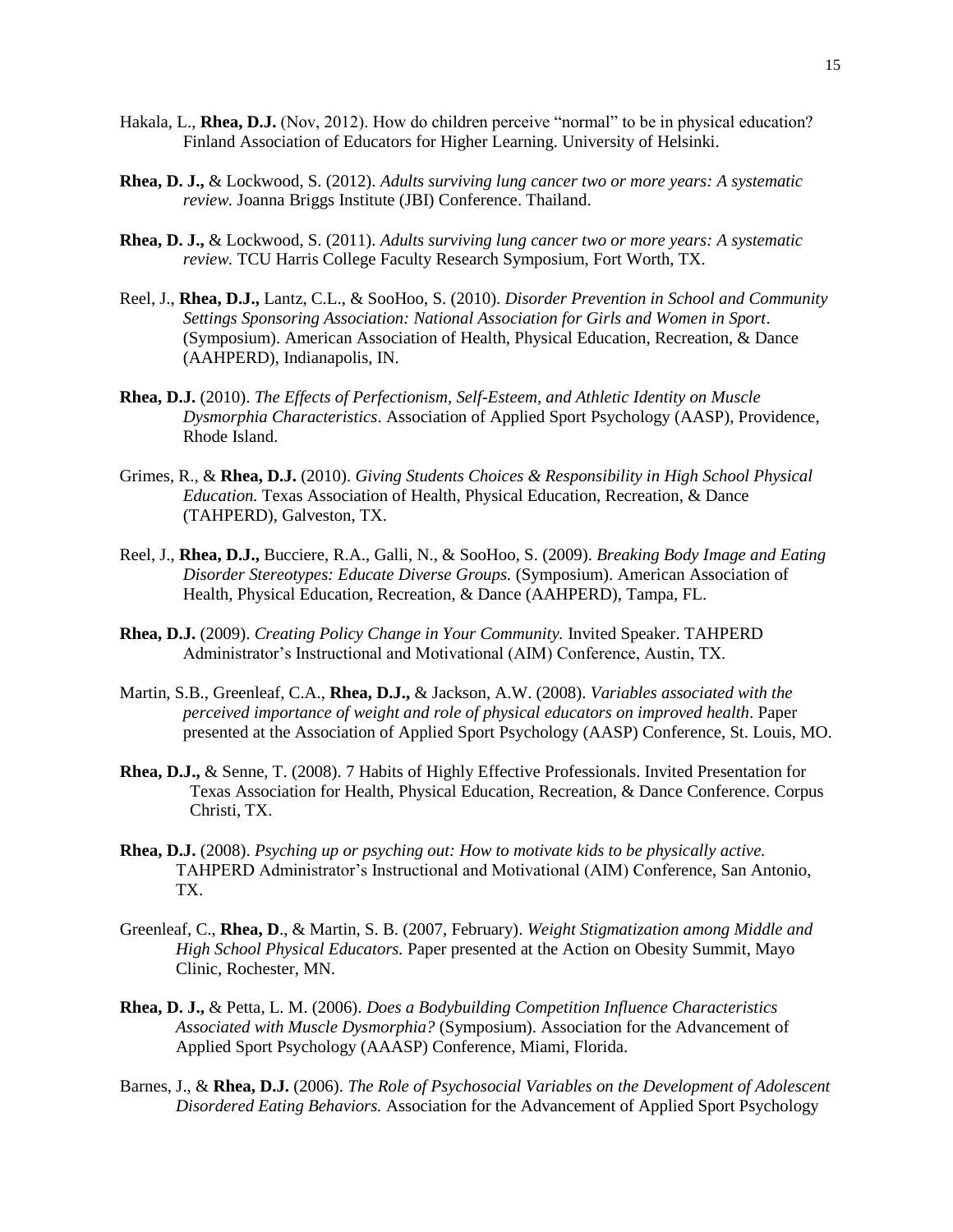(AAASP) Conference, Miami, Florida.

- **Rhea, D.J.,** & Prater, C. (2005). *Personality trait differences among male bullriders, extreme sport athletes, and traditional sport athletes.* Association for the Advancement of Applied Sport Psychology (AAASP) Conference, Vancouver, Canada.
- **Rhea, D.J.,** Petty, S., & Lantz, C.D. (2005). *Personal trainers and characteristics associated with body image distortion.* Association for the Advancement of Applied Sport Psychology (AAASP) Conference, Vancouver, Canada.
- Greenleaf, C., Chambliss, H., Martin, S., **Rhea, D.,** & Morrow, J. (2005*). Project BODY (Beliefs about Obesity among Developing Youth): Reducing Weight Bias and Promoting Physical Activity.*  Paper presented at the Action on Obesity Summit, Rochester, MN.
- Chambliss, H. O., Greenleaf, C. A., **Rhea, D. J.,** Martin, S. B., & Morrow, J. R., Jr. (2005). *Middle school students' fat stereotypes, body image attitudes, and behavioral Intentions toward thin*  and fat peers. Paper presented at the 52<sup>th</sup> Annual Meeting of the American College of Sports Medicine, Nashville, TN.
- **Rhea, D.J.,** Buza, R.A., Lantz, C.J., & Russell, W.R. (September, 2004). The Effect of Ethnic Identity among Perceived Exercise Behavior and Various Exercise Associated Psychological Factors. Association for the Advancement of Applied Sport Psychology (AAASP) Conference, Minneapolis, MN.
- Buza, R.A., **Rhea, D.J.,** Lantz, C.J., & Russell, W.R. (September, 2004). *The Relationship of Ethnicity, Gender, and Self-Perceptions Related to Exercise Behavior.* Association for the Advancement of Applied Sport Psychology (AAASP) Conference, Minneapolis, MN.
- Wiginton, K., **Rhea, D.J.,** & Oomen, J. (June, 2004). The Relationship between Shame and Guilt and College Students' Interpersonal Communication Skills. American College Health Association's Annual Meeting, New Orleans, LA.
- Buza, R.A., Lantz, C. D., **Rhea, D.J**., Russell, W.R., Mayhew, J.L. (June, 2004). The Influence of Race on the Relationship among Perceived Exercise Behavior and Various Exercise Associated Psychological Factors. American College of Science and Medicine Annual Conference, Indianapolis, Indiana.
- **Rhea, D.J.** (October, 2003). Psychometric Analysis of the Solomon Expectancy Sources Scale (SESS). Association for the Advancement of Applied Sport Psychology (AAASP) Conference, Philadelphia, PA.
- Reeser, J.C., Willick, S., **Rhea, D.J.,** & Berg, R. (June, 2003). Motivation and Satisfaction among Polyclinic Volunteers at the 2002 Winter Olympic and Paralympic Games. American College of Sports Medicine Annual Conference.
- **Rhea, D.J.** (April, 2003). *NASPE All-Academy Symposium: Psychological Interventions to Increase Physical Activity.* Invited Speaker. American Association of Health, Physical Education, Recreation, and Dance Conference (AAHPERD). Philadelphia, PA.
- **Rhea, D.J.** (March, 2002). *History of obesity: Past to Present*. Invited Speaker. American Association of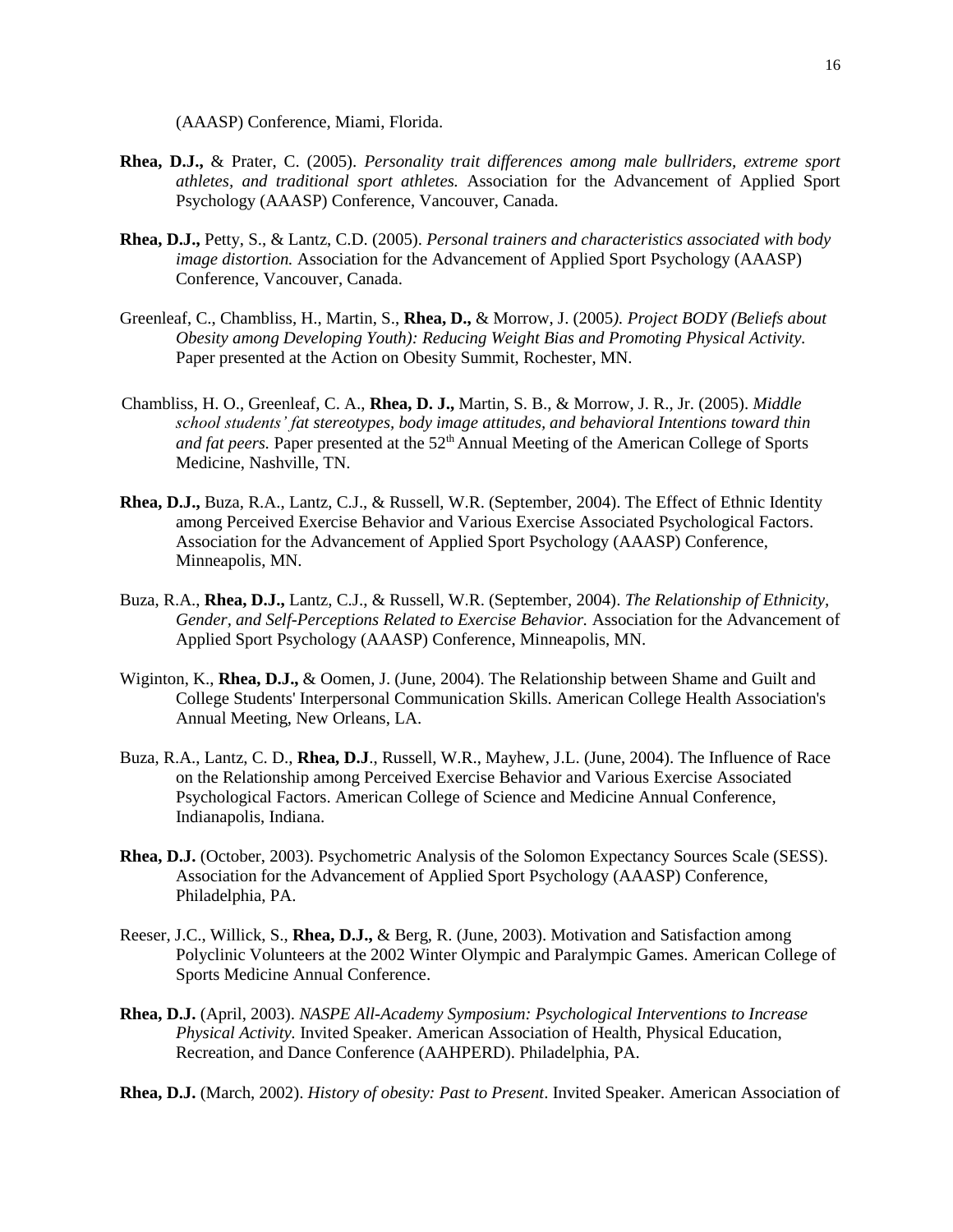Health, Physical Education, Recreation, and Dance Conference (AAHPERD). San Diego, CA.

- Lantz, C. D. & **Rhea, D. J.** (October, 2002). Exercise identity, eating attitudes, & body alienation differences in competitive ultra-marathoners. Association for the Advancement of Applied Sport Psychology (AAASP) Conference, Tucson, AZ.
- **Rhea, D.J.** (November, 2002). Thinking outside the box: Research ideas in pedagogy. Invited speaker. Missouri Association of Health, Physical Education, Recreation, and Dance Conference (MOAHPERD), Lake of the Ozarks, MO.
- **Rhea, D.J.** (November, 2002). Impact of a multi-activity model on the fitness levels of middle school students. Missouri Association of Health, Physical Education, Recreation, and Dance Conference (MOAHPERD), Lake of the Ozarks, MO.
- **Rhea, D.J.**, Stringfield, P., Webb, B., & Mason, C. (December, 2002). Collaborative ideas worth discussing between school districts and universities. Texas Association of Health, Physical Education, Recreation, and Dance Conference (TAHPERD), Fort Worth, TX.
- **Rhea, D. J.,** & Lantz, C. D. (2001). Conceptualization and measurement of muscle dysmorphia. Association for the Advancement of Applied Sport Psychology (AAASP) Conference, Orlando, Florida.
- Lantz, C. D., Koch, A., & **Rhea, D. J.** (2001). Muscle dysmorphia indices among competitive body builders, Olympic lifters, and powerlifters. National Strength and Conditioning Association Conference, Spokane, Washington.
- **Rhea, D.J.** (2001). Comparison of the multi-activity model and sport education model in determining fitness of 8th grade students. American Association of Health, Physical Education, Recreation, and Dance Conference (AAHPERD), Cincinnati, Ohio.
- **Rhea, D.J**., & Lantz, C.D. (2000). Development of the Muscle Dysmorphia Inventory. Association for the Advancement of Applied Sport Psychology (AAASP) Conference, Nashville, Tennessee. Published in *Journal of Applied Sport Psychology Supplement, 12*, S48.
- Lantz, C.D., **Rhea, D.J.**, & Cornelius, A. (2000). A test of a conceptual model of muscle dysmorphia using elite-level body builders and powerlifters. Association for the Advancement of Applied Sport Psychology (AAASP) Conference, Nashville, Tennessee. Published in *Journal of Applied Sport Psychology Supplement, 12,* S74.

Due to space (32 other research presentations dating from 1993 to 2000) not included.

# EDITORSHIPS, CONSULTANTSHIPS

Associate Editor, *Journal of Physical Education, Recreation, & Dance*, 2008-2011 Associate Editor, *Journal of Health Promotion,* 2009-2012 Editorial Board, *Texas Association of Health, Physical Education, Recreation, & Dance (TAHPERD) Journal*, 2010-2013 Consultant/Educator with several school districts: 1999-present Consultant with numerous TCU athletes: volleyball, golf, tennis, swimming, etc. 2002-present Chair - United States American Volleyball Psychosocial Resource Advisory Team Journal Reviewer: Ongoing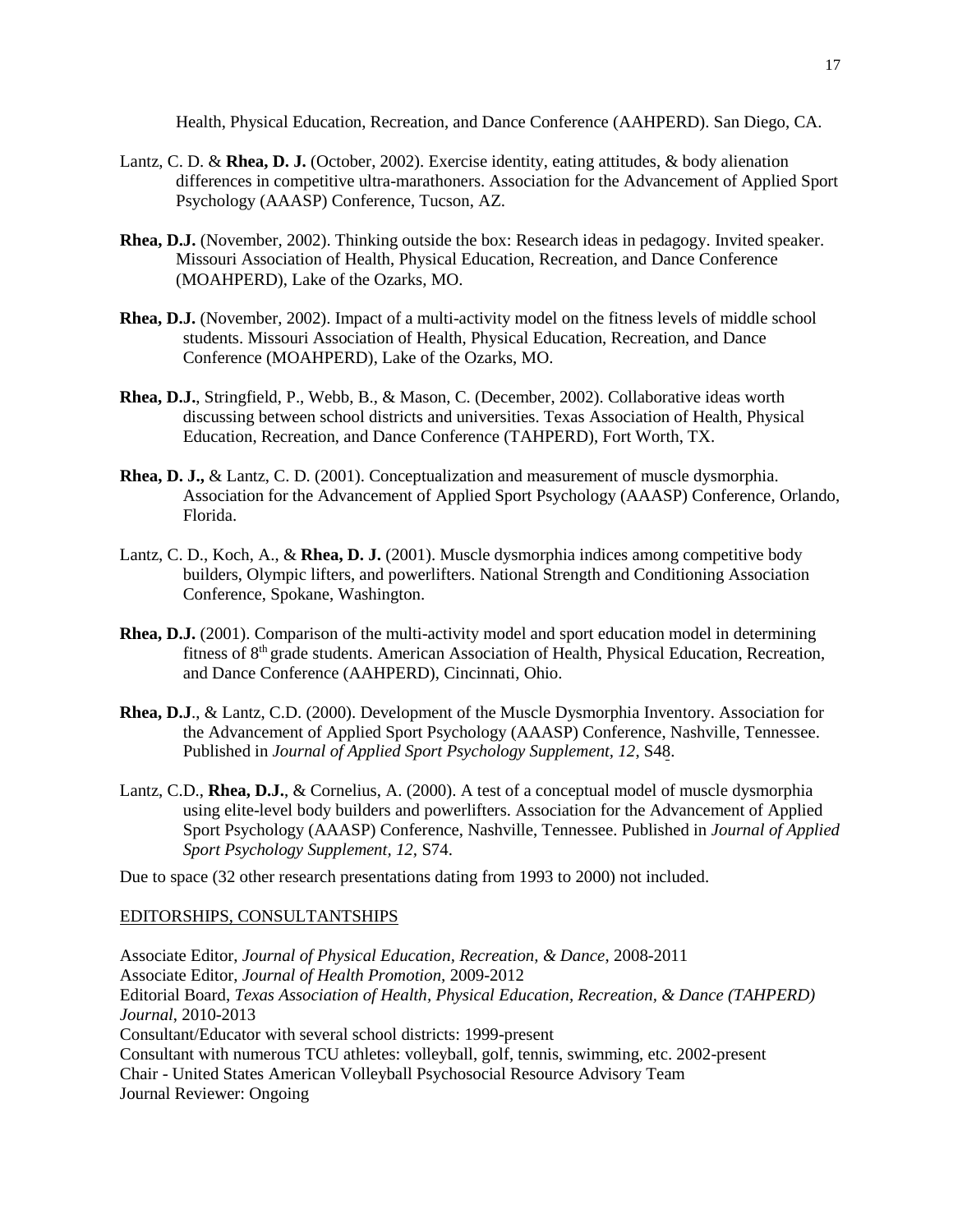Journal of Elementary Physical Education Journal of Sport Sciences TAHPERD Journal Research Quarterly Journal of Adolescence Journal of School Health Journal of Strength & Conditioning Journal of Applied Psychology Many others over the years External reviewer - for different professors going up for tenure and promotion. 2004-present

# EXTERNAL GRANTS FUNDED/SUBMITTED

| 2021      | <b>Rhea, Deborah (PI):</b> Alan Fox Foundation. LiiNK Project <sup>®</sup> : Let's inspire innovation<br>'N Kids. To make new LiiNK Video. \$5,000 (funded).                                                                       |
|-----------|------------------------------------------------------------------------------------------------------------------------------------------------------------------------------------------------------------------------------------|
| 2021      | <b>Rhea, Deborah (PI):</b> TCU LiiNK, School district fees for LiiNK training & program<br>research. \$180,000.00. (Funded).                                                                                                       |
| 2021      | Rhea, Deborah (PI): Paul E. Andrews Foundation. Last year of three years \$70,000.00<br>(Funded).                                                                                                                                  |
| 2020      | Rhea, Deborah (PI): TCU LiiNK, School district fees for LiiNK training & program<br>research. \$220,400.00. (Funded).                                                                                                              |
| 2020      | Rhea, Deborah (PI): Sid Richardson Foundation. LiiNK Implementation Grant for<br>DFW School Districts. \$120,000.00. (Funded).                                                                                                     |
| 2020      | <b>Rhea, Deborah (PI):</b> Paul E. Andrews Foundation. LiiNK Project <sup>®</sup> : Let's inspire<br>innovation 'N Kids. 2018-2019: \$70,000; 2019-2020: \$70,000; 2020-2021: \$70,000 =<br>\$210,000.00 for three years (Funded). |
| 2019      | <b>Rhea, Deborah (PI):</b> TCU LiiNK, School district fees for LiiNK training & program<br>research. \$274,400.00. (Funded).                                                                                                       |
| 2019      | Rhea, Deborah (PI): Sid Richardson Foundation. LiiNK Expansion Planning Grant.<br>\$50,000.00. (Funded).                                                                                                                           |
| 2018-2019 | <b>Rhea, Deborah (PI).</b> TCU LiiNK, School district fees for LiiNK training & program<br>research. \$301,900.00. (Funded).                                                                                                       |
| 2017-2018 | <b>Rhea, Deborah (PI):</b> Rankin Foundation. LiiNK Project <sup>®</sup> : Let's inspire innovation 'N<br>Kids. \$10,000.00.                                                                                                       |
| 2016-2019 | Rhea, Deborah (PI): Alan Fox Foundation. LiiNK Project <sup>®</sup> : Let's inspire innovation<br>'N Kids. \$175,000.00. \$50,000 2018-2019 (Funded).                                                                              |
| 2016-2017 | Rhea, Deborah (PI): U.S. Play Coalition Research Grant. LiiNK Project <sup>®</sup> : Let's inspire<br>innovation 'N Kids. \$3,000.00.                                                                                              |
| 2015-2018 | Rhea, Deborah (PI): Paul E. Andrews Foundation. LiiNK Project <sup>®</sup> : Let's inspire                                                                                                                                         |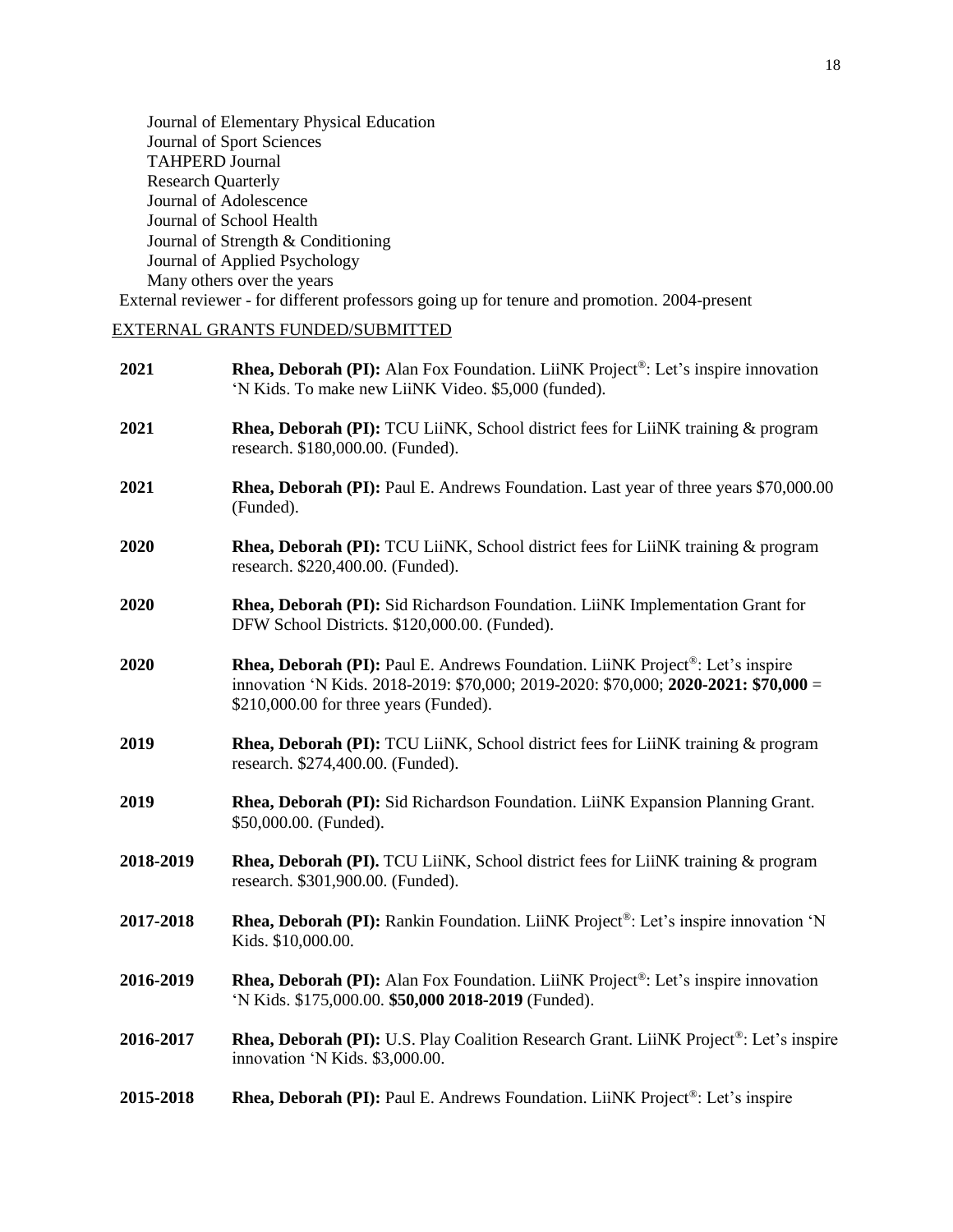innovation 'N Kids. \$100,000.00.

- **2015-2017 Rhea, Deborah (PI):** Miles Foundation. LiiNK Project®: Let's inspire innovation 'N kids. \$125,000.00.
- **2015-2016 Rhea, Deborah (PI):** Walsh Foundation. LiiNK Project®: Let's inspire innovation 'N kids. \$100,000.00.
- **2014-2015 Rhea, Deborah (PI):** Penrose Group. LiiNK Project®: Let's inspire innovation 'N kids. \$25,000.00.
- **2014-2015 Rhea, Deborah (PI):** Herztein Foundation. LiiNK Project: Let's inspire innovation 'N kids. \$25,000.00.
- **2013-2018 Rhea, Deborah (PI):** Texas Christian University. LiiNK Project: Let's inspire innovation 'N kids. \$317,000.00.
- **2004-2007 Rhea, Deborah (Co-PI with FWISD):** Carol M. White Physical Education for Progress Grant. Shape the Future (Grades 9-12). \$873,970.00.
- **2003-2004 Rhea, Deborah (Co-PI with FWISD):** Carol M. White Physical Education for Progress Federal Grant. Project MOVE (Grades 6-8). \$350,472.00
- **2002-2003 Rhea, Deborah (Co-PI with FWISD):** Carol M. White Physical Education for Progress Federal Grant. Project Move Early and For Life (K-6). \$448,920.00.

# EXTERNAL GRANTS SUBMITTED, BUT NOT FUNDED

- **2021 Rhea, Deborah (PI):** BCBS-OK Healthy Kids- Healthy Families Grant. LiiNK Project: Let's inspire innovation 'N kids. \$347,000.00.
- **2020 Rhea, Deborah (PI),** Johnson, A., Zhang, Y., Cheek, D. **:** Spencer Foundation. The Connection between Cortisol Stress Response and Cognitive, Social-Emotional, and Physical Health in Children and Teachers. Not funded. \$493,380.21.
- **2018-2022 Rhea, Deborah (PI):** 84-305A2018-1 Institute Education Sciences (IES): Education Research Grant. Title: "An Innovative Whole Child Approach to Learning: The LiiNK Project®" \$3,400,000.00. Scored.
- **2018-2020 Rhea, Deborah (PI):** Paul E. Andrews Foundation. LiiNK Project®: Let's inspire innovation 'N Kids. \$200,000.00.
- **2016-2018 Rhea, Deborah (PI):** BCBSTX Healthy Kids- Healthy Families Grant. LiiNK Project: Let's inspire innovation 'N kids. \$250,000.00.
- **2016-2018 Rhea, Deborah (PI):** 84.411C Office of Innovation and Improvement (OII): Investing in Innovation (i3) Grant Title: The LiiNK Project: An exploratory study to change the culture for learning through play \$2,783,448.00.
- **2014-2015 Rhea, Deborah (PI):** Spencer Foundation. LiiNK Project®: Let's inspire innovation 'N kids. \$498,545.00.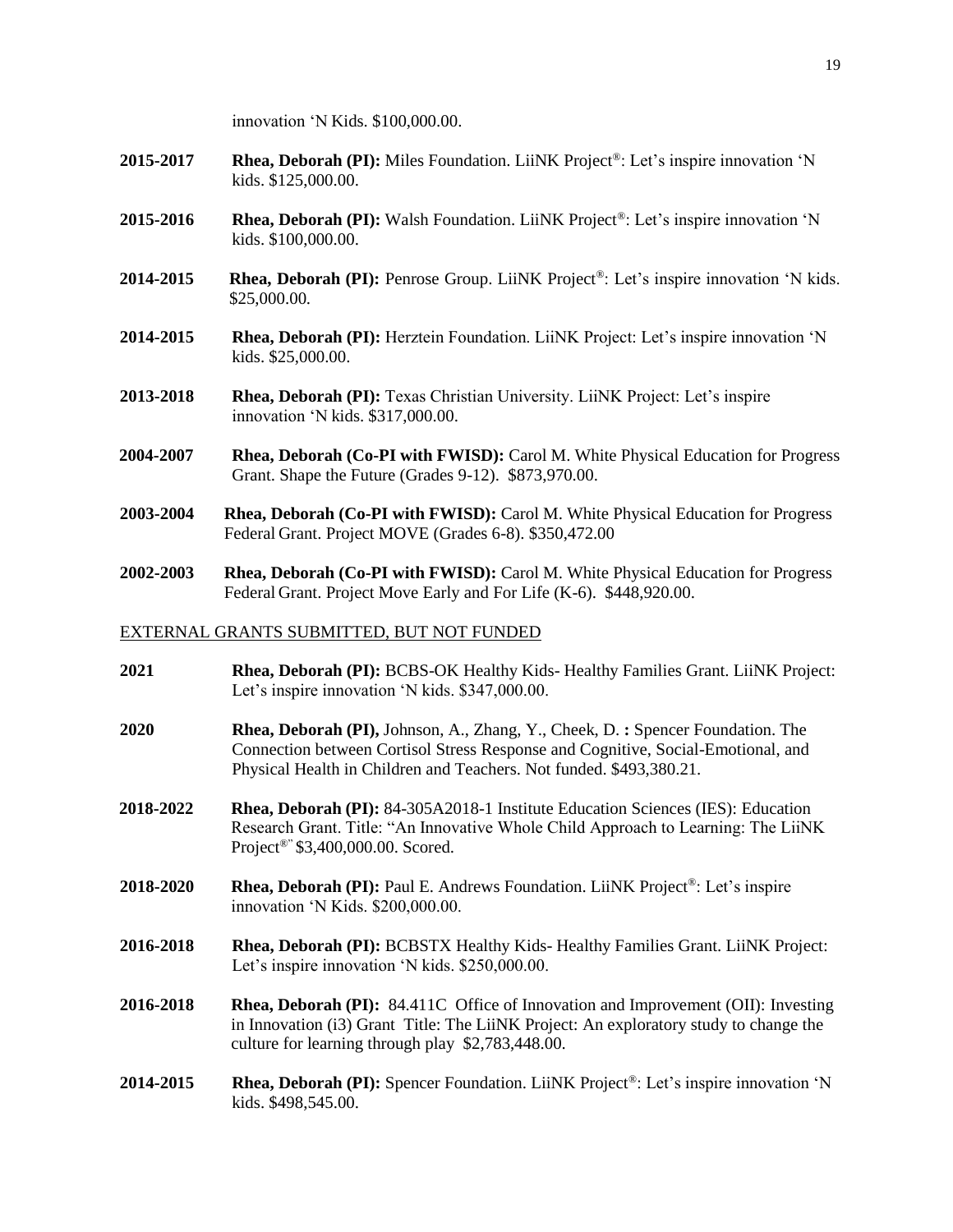- **2013-2014 Rhea, Deborah (PI):** RKG Foundation. LiiNK Project: Let's inspire innovation 'N kids. \$100,000.00.
- **2012-2015 Rhea, Deborah (Co-PI with EMS-ISD):** Carol M. White Physical Education for Progress Grant. Mission Possible (Grades 6-12). \$499,472.00.
- **2011-2012 Rhea, Deborah (Co-PI):** National Science Foundation. Title: Heads in the Cloud: 21st century tools transforming teaching and learning. \$549,681.00. Co-PI with Weinberg, M., Reynolds, S., Crawford, L., & Weber, K. Scored.

# INTERNAL GRANTS FUNDED

- **Rhea, D. J.** (Aug. 2012). Exploration of the Finland K-12 Schools: Developing a Model for Educational Transformation in Texas. *TCU Invests in Scholarship Grant.* Awarded *\$4,000.00.*
- **Rhea, D.,** & Solomon, G. (2010). International Collaborations: TCU & the Deutsche Sporthochschule Koln (German Sport University, SPOHO). Faculty Development Program for International Studies. Awarded: \$5,000.00.
- **Rhea, D.J.** (2009). Breaking body image and eating disorder stereotypes: Educate diverse groups. TCU Institute on Women and Gender Grant. Awarded - \$2,500.00.
- Barbee, J.J., Mitchell, J., **Rhea, D.J.**, Upton, D., & Cheek, D. (2008). The effects of a single bout of aerobic exercise on measures of endothelial function. *AAFP Research Stimulation Grant*. Awarded - \$5,000.00.
- **Rhea, D.J.** (2000). Validating the use of heart rate monitors in the middle school setting. James H. Davis Foundation Grant. Awarded - \$3,400.00.
- **Rhea, D. J.** (1997). Exercise promotion in physical education: Equipment to meet individual needs at the middle school setting. Des Moines Consolidated School District Grant. Awarded - \$15,000.
- Goodway, J. D., & **Rhea, D. J.** (1994). Validation of instructional materials for an integrated math, science, and movement education intervention. University of Houston Limited Grant-in-Aid Program. Awarded - \$2,000.00.
- Goodway, J. D., **Rhea, D. J.** (1994). A needs assessment of the motor development and cardiovascular fitness of preschool children who are at-risk of a developmental delay. University of Houston Research Initiation Grant Program. Awarded - \$6,000.00.
- Rudisill, M. E**., Rhea, D. J.** (1994). Planning macroscopic aspects of manual control: A preliminary developmental investigation. University of Houston Limited Grant-in-Aid Program. Awarded - \$1,920.00

# OTHER RESEARCH AND CREATIVE ACTIVITIES

 Associate Dean Research: Director of PhD in Health Sciences program Directed the committee that designed the new college wide PhD in Health Sciences degree for Harris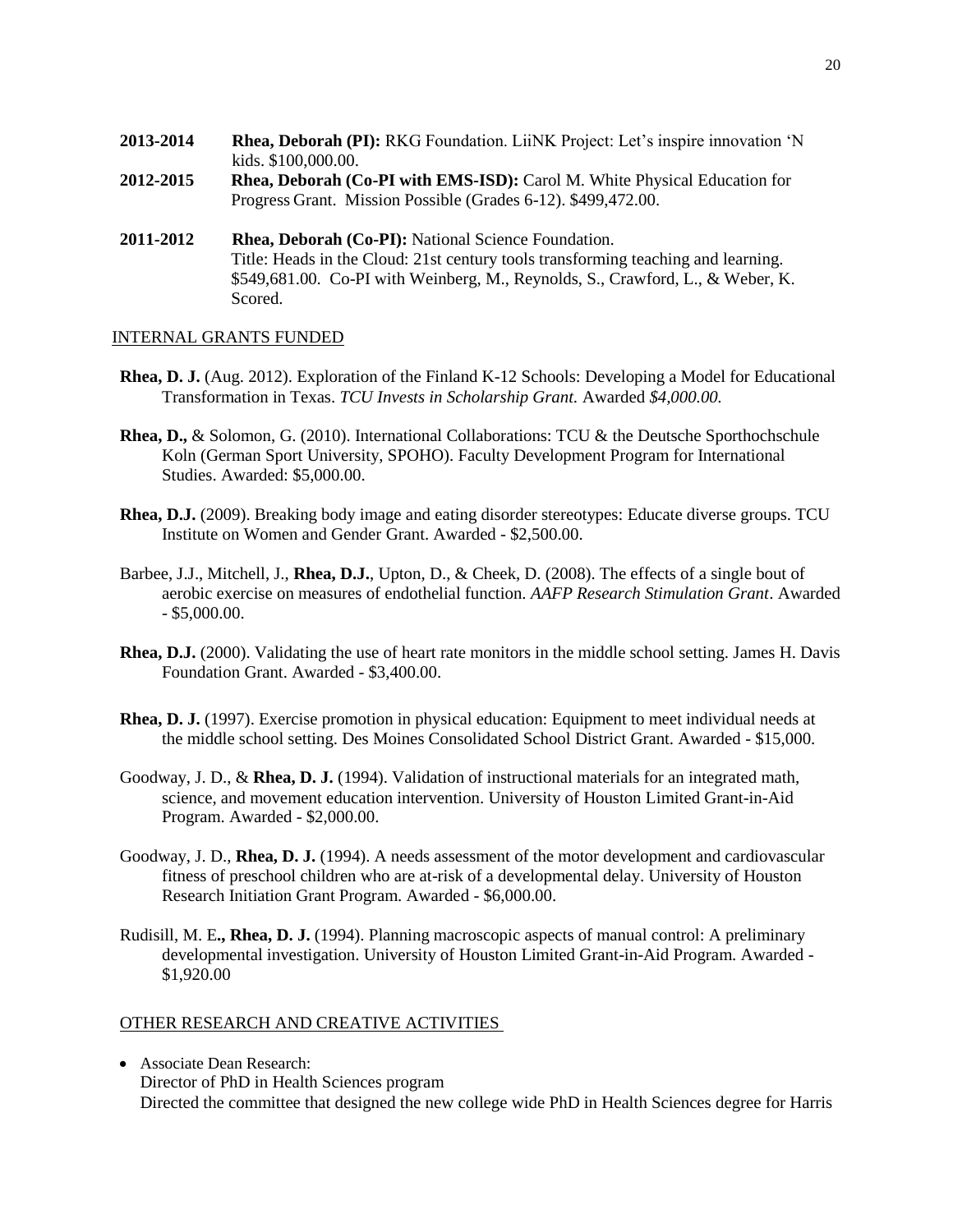College of Nursing & Health Sciences – first cohort was August, 2018. Faculty Research Symposium Events 2009 to 2020 Student Research Symposium Event yearly 2008 - 2020 3 Minute Thesis Event yearly 2016 - 2020 Boller undergraduate presentations 2014 - 2020 Achievement Banquet coordination for research awards 2010 – 2020

• Local, State, National, & International Media Coverage of LiiNK – interviews related to LiiNK research

# **Television Stations highlighting TCU LiiNK with Rhea research interview:**

April 16, 2019 FoxSanAntonio "Seguin ISD inspiring kids & teachers with recess." <https://foxsanantonio.com/news/local/inspiring-kids-teachers-with-recess>

January 2019 NBC5 – Dallas/Fort Worth, TX "Doubling Down on Recess to Achieve Academic Success". Carter in the classroom. [https://www.nbcdfw.com/news/local/doubling-down-on-recess-to](https://www.nbcdfw.com/news/local/doubling-down-on-recess-to-achieve-academic-success/9982/)[achieve-academic-success/9982/](https://www.nbcdfw.com/news/local/doubling-down-on-recess-to-achieve-academic-success/9982/)

December 7, 2017 ABC 13 – Houston, TX "It's playtime: Texas school district tests out recess four times a day[" http://abc13.com/education/texas-school-district-tests-out-four-recesses-a-day/2750687/](http://abc13.com/education/texas-school-district-tests-out-four-recesses-a-day/2750687/)

December 2, 2017 Channel 8 (ABC) – DFW, TX "Recess 4 times a day? Little Elm ISD says it helps in the classroom" by Monica Hernandez [http://www.wfaa.com/news/education/recess-4-times](http://www.wfaa.com/news/education/recess-4-times-a-day-little-elm-isd-says-it-helps-in-the-classroom/497319924)[a-day-little-elm-isd-says-it-helps-in-the-classroom/497319924](http://www.wfaa.com/news/education/recess-4-times-a-day-little-elm-isd-says-it-helps-in-the-classroom/497319924)

October, 2017 Vancouver24 hours with LiiNK: The crucial cost of cutting free play for kids

May 17, 2017 Channel 9 (ABC) – Oklahoma City, OK "Increasing recess can improve grades?" <http://www.news9.com/story/35457235/increasing-recess-can-help-school-grades>

May 17, 2017 Channel 8 (ABC) – DFW, TX "Rethinking recess in North Texas schools" [http://www.wfaa.com/news/education/north-texas-school-says-more-recess-improves-students](http://www.wfaa.com/news/education/north-texas-school-says-more-recess-improves-students-focus/440559075)[focus/440559075](http://www.wfaa.com/news/education/north-texas-school-says-more-recess-improves-students-focus/440559075)

February, 2016 The Today Show

March, 2016 NBC Nightly News

2016 Fox 4 News (Noon)

2016 Fox 4 News (afternoon news – 4:30 pm)

2016 Fox 4 10:00 News (Live interview)

2016 CBS Wichita, Kansas Video shoot & airing

2016 NBC  $5$  – news story

#### **Social Networks highlighting recess & TCU LiiNK**

TBRI Podcast recorded (January, 2022). Will air in April 2022. Interview with Dr. Rhea about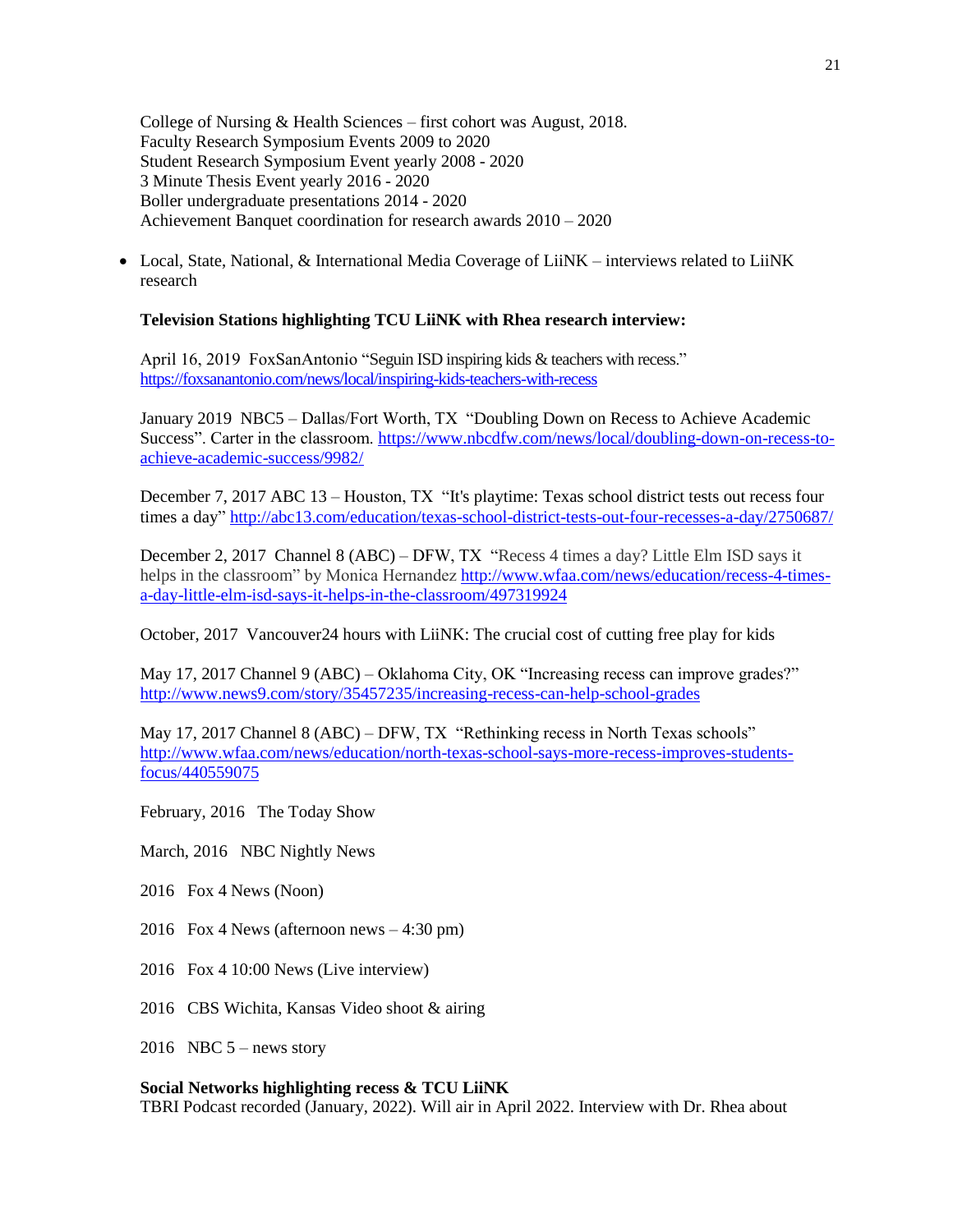unstructured play through the lifespan.

ATTN - <https://www.facebook.com/attn/posts/1488901531145301> LiiNK exposure - 1,269,235 Views (video posted 27 times  $-475,269$  views from this post & 793,966 views from 26 other posts)

HCNHS Facebook exposure for stories – over 1 million views each time

# **2019 Radio live interviews with LiiNK:**

Noggin Educational Foundation with LiiNK – Fishbowl Radio Network. <https://www.facebook.com/NogginFoundation/videos/2068098249979858/>

# **2017 Radio live interviews and TCU LiiNK stories:**

Global PhysEd Voxcast - #87 The LiiNK Project with Dr. Debbie Rhea [\(https://www.podomatic.com/podcasts/voxcast/episodes/2017-01-22T12\\_20\\_51-08\\_00\)](https://www.podomatic.com/podcasts/voxcast/episodes/2017-01-22T12_20_51-08_00)

Faster than normal podcast with Peter Shankman out of NY – FTN 064 More Play = Less Problems with Dr. Debbie Rhea #59 [\(https://itunes.apple.com/us/podcast/the-faster-than-normal-podcast-add](https://itunes.apple.com/us/podcast/the-faster-than-normal-podcast-add-adhd-health/id1087851721?mt=2)[adhd-health/id1087851721?mt=2#\)](https://itunes.apple.com/us/podcast/the-faster-than-normal-podcast-add-adhd-health/id1087851721?mt=2)

 $NPR - Wow$  in the world podcast  $-$  LiiNK is the focus for a children's one hour show

# **2016 Radio Interviews:**

Calgary CHQR 770AM Radio Interview (Live)

WFAA live interview

San Antonio, Austin, & Jacksonville radio stations – live interview

KERA/NPR *Turns Out Monkey Bars And Kickball Might Be Good For The Brain* Story.

# **Print TCU LiiNK stories:**

# **2019**

U.S. Play Coalition Position Paper (2019). A research-based case for recess: Position paper. US Play Coalition in collaboration with American Association for the Child's Right to Play and the Alliance for Childhood. [http://liinkproject.tcu.edu/wp-content/uploads/2019/11/Jarrett-2019-Research-Based-](http://liinkproject.tcu.edu/wp-content/uploads/2019/11/Jarrett-2019-Research-Based-Case-for-Recess-LiiNK-is-cited-in-this-position-statement.pdf)[Case-for-Recess-LiiNK-is-cited-in-this-position-statement.pdf](http://liinkproject.tcu.edu/wp-content/uploads/2019/11/Jarrett-2019-Research-Based-Case-for-Recess-LiiNK-is-cited-in-this-position-statement.pdf)

New York Post – Sept 2019 "Education beat: More Recess for Better Test Scores." <https://nypost.com/2019/07/17/joe-bidens-fall-to-earth-and-other-commentary/>

U.S. Play Coalition Blog – September 15, 2019 "Wrong Turns, Right Moves in Education" by Laura Maler.<https://usplaycoalition.org/rhea-book>

D Magazine – July 10, 2019 "This researcher thinks recess is the key to better test scores." By Jake Whitney.<https://www.dmagazine.com/frontburner/2019/07/more-recess-better-test-scores-liink-tcu/>

Dallas Innovates - March 15, 2019 "Why Dr. Rhea is a big deal." <https://dallasinnovates.com/breakthroughs-ones-to-watch/>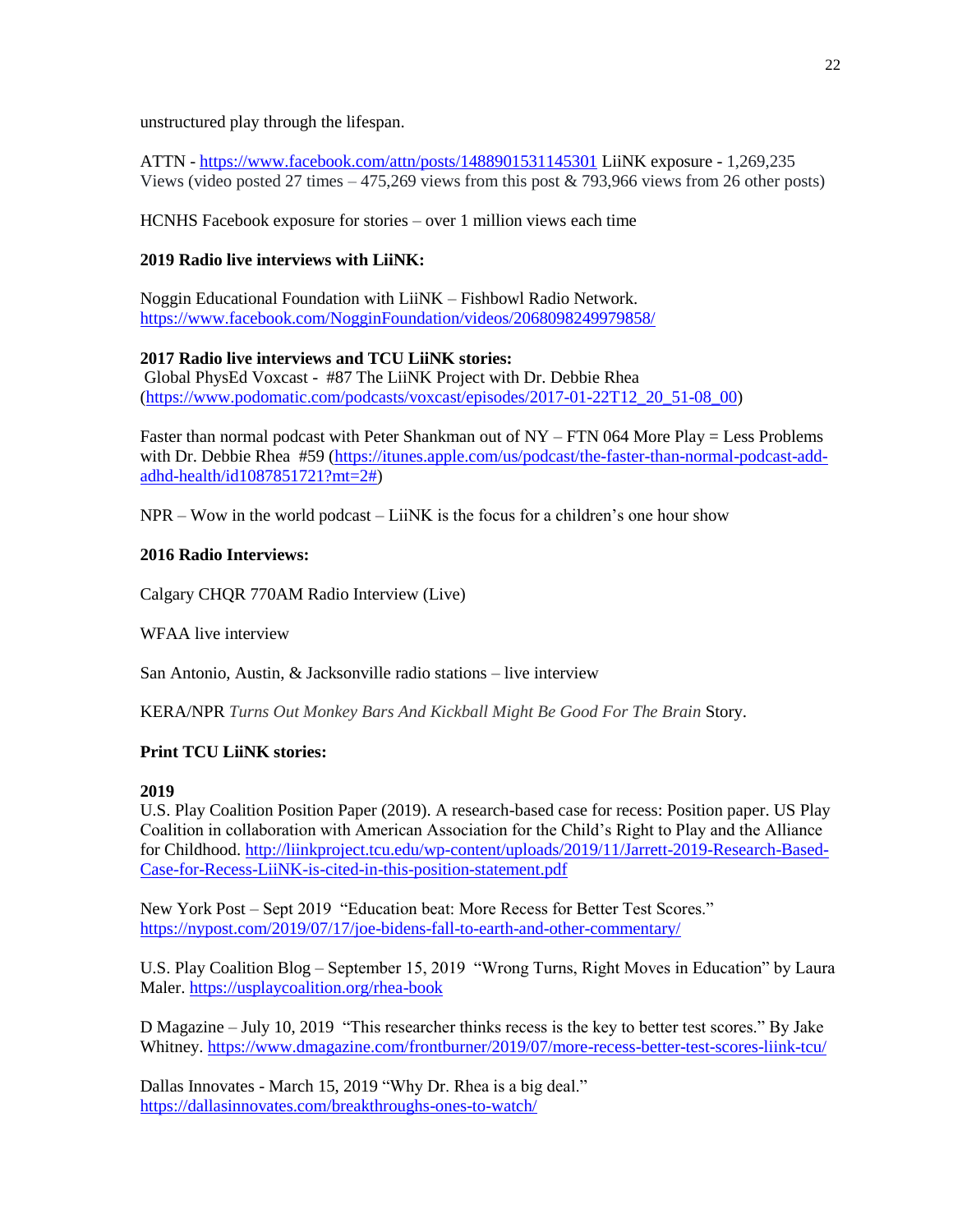Aleteia – Feb 25, 2019 "Having a hard time getting your kids to do homework?" by Calah Alexander. <https://aleteia.org/2019/02/25/having-a-hard-time-getting-your-kids-to-do-homework/>

# **2017**

The Wall Street Journal – June 13, 2017 "A Favorite Subject Returns to Schools: Recess" by Tawnell Hobbs.<https://www.wsj.com/articles/a-favorite-subject-returns-to-schools-recess-1497358800> Time Magazine – September 6, 2017 "A Secret Power of Play" by Siobhan O'Connor. <http://time.com/4928925/secret-power-play/>

NPR Oklahoma – October 19, 2017 "What do monkey bars and test scores have in common? More than you might think"

[https://stateimpact.npr.org/oklahoma/2017/10/19/what-do-monkey-bars-and-test-scores-have-in](https://stateimpact.npr.org/oklahoma/2017/10/19/what-do-monkey-bars-and-test-scores-have-in-common-more-than-you-might-think/)[common-more-than-you-might-think/](https://stateimpact.npr.org/oklahoma/2017/10/19/what-do-monkey-bars-and-test-scores-have-in-common-more-than-you-might-think/)

The Little Elm Journal – July 14, 2017 "Little Elm ISD implements program designed to find balance" by Audrey Henvey [http://starlocalmedia.com/littleelmjournal/news/little-elm-isd](http://starlocalmedia.com/littleelmjournal/news/little-elm-isd-implements-program-designed-to-find-balance/article_bc2c72e4-68d7-11e7-8582-5b23b434df17.html)[implements-program-designed-to-find-balance/article\\_bc2c72e4-68d7-11e7-8582-](http://starlocalmedia.com/littleelmjournal/news/little-elm-isd-implements-program-designed-to-find-balance/article_bc2c72e4-68d7-11e7-8582-5b23b434df17.html) [5b23b434df17.html](http://starlocalmedia.com/littleelmjournal/news/little-elm-isd-implements-program-designed-to-find-balance/article_bc2c72e4-68d7-11e7-8582-5b23b434df17.html)

Little Elm ISD – posted Oct 18, 2017 **website<http://mylittleelmnews.com/CivicAlerts.aspx?AID=184>**

# **2016**

Helsinki, Finland news story comparing LiiNK to the Finnish Education System Texas Monthly Article Op-Ed piece (Washington Post) Texas Aft – Austin local newspaper story 15 other print stories around the country in different journals/magazines

# **6. Service**

# DEPARTMENTAL SERVICE

Curriculum Committee Graduate faculty committee Search committees 1999-present

# COLLEGE SERVICE

2008-2021 Associate Dean of Health Sciences

2008-2020 Associate Dean of Research PhD in Health Sciences Director 2017-2020 Executive Council 2008-2021 Administrative Council 2008-2021 Asst/Assoc Dean Council Curriculum Committee 2008-2021 Research Committee 2008-2020 2007–2010 Curriculum Committee - Chair 2007-2009 Tenure & Promotion Committee

2019-present College Advisory Committee – Chair (2020)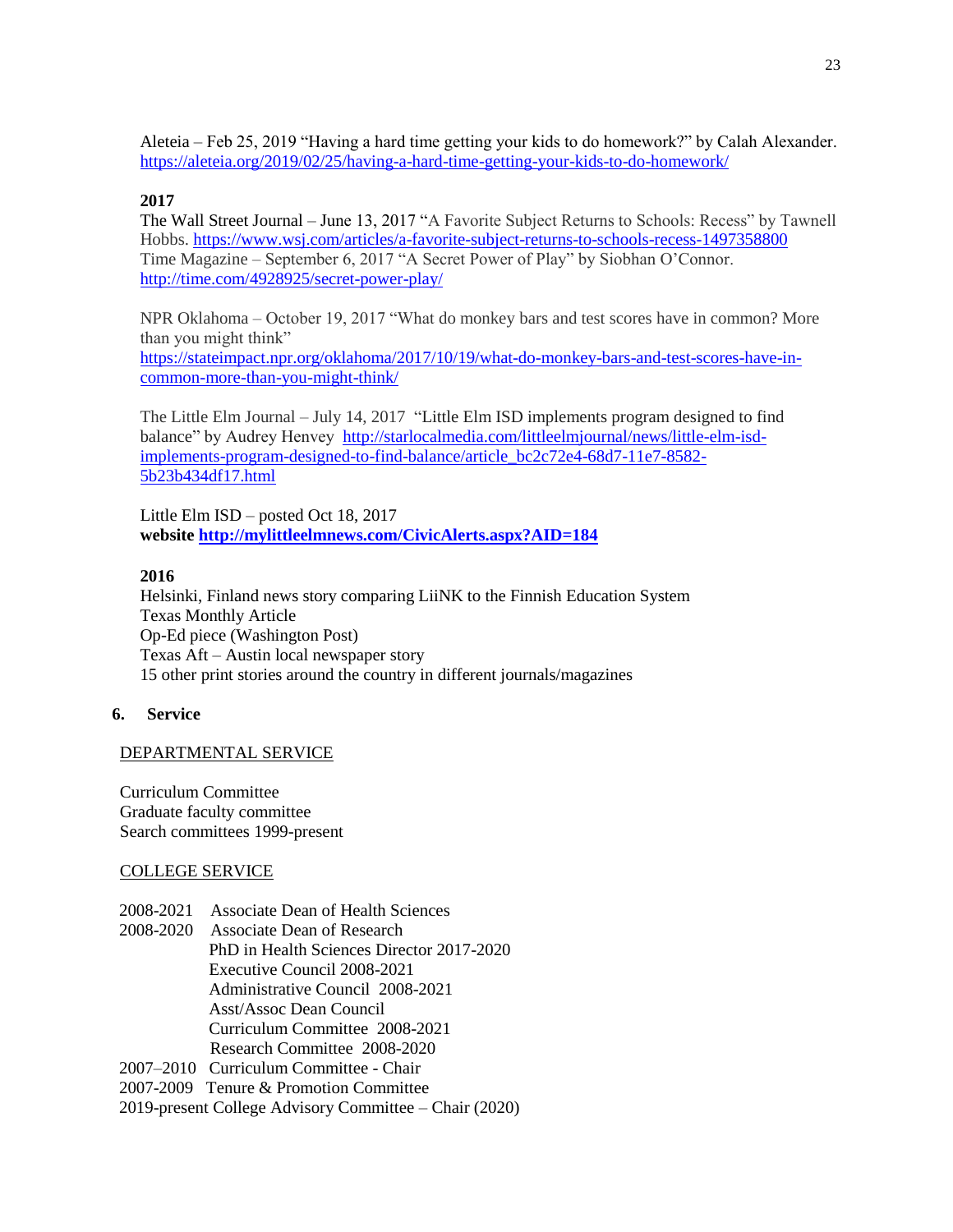#### 2019-present Starpoint School Advisory Committee

#### UNIVERSITY SERVICE

Graduate Council - Associate Dean role - 2008-present Intellectual Property Review Committee – 2020-2024 Institutional Review Board Committee (2018-2021) University Discipline Panel 2010-2018 Council of Mental Health & Suicide 2010-2015 Intercollegiate Athletics Committee 2004-2006

# PROFESSIONAL SERVICE

Botanical Research Institute of Texas (BRIT) Advisory Committee 2019-present President, Texas Association of Health, Physical Education, Recreation, & Dance *(*TAHPERD), 2013- 2016. Chair, Shape America Steering Committee: Write a position statement about recess for the country. 2014-2015. Shape America – Southern District Scholar Committee Chair 2015-2020; Committee member 2021-2024 National Association of Sport and Physical Education (NASPE) Steering Committee: College/university physical activity representative. 2011-2015. Social Psychology Committee – Association for Applied Sport Psychology (AASP) 2012-2014 Vice President of the College Division –TAHPERD. 2004-2007. Finance Committee – TAHPERD. 2004-2007. Chair - United States American Volleyball Psychosocial Resource Advisory Team. 2002-2015. Chair – NASPE Sport Psychology Academy (2002-2004) Measurement and Evaluation Chair –TAHPERD. 2002-2004. Continuing Education Committee – Association for the Advancement of Applied Sport Psychology (AASP). 2002-2010. COMMUNITY ACTIVITIES RELATED TO PROFESSIONAL SKILLS (some examples of my work)

- **Rhea, D.J.** (Nov 14, 2020). How recess heals during COVID 19 Learning. Early Childhood Impact Series session – Invited Speaker. Botanical Research Institute of Texas Group. Fort Worth, TX.
- **Rhea, D.J.** (Feb, 2020). Physical & Health Literacy Conference, Invited Speaker. Birmingham, Alabama.
- **Rhea, D.J.** (Jan. 2020). El Paso Health Summit, Invited Speaker. El Paso, TX.
- **Rhea, D.J.** (Jan. 2020). Ronald Reagan Institute (RISE) Collaborators. Invited Speaker. Columbus, OH.
- **Rhea, D.J.** Consultant & Motivational Speaker for Health Sciences & Educational Groups. (2012 present).
- **Rhea, D.J.** (2018). Keynote speaker  $-3<sup>rd</sup>$  General Session. Texas Association of Health, Physical Education, Recreation, & Dance Convention, Galveston, Texas. *Live, Learn, Lead: Plan for a Healthy Life.*
- **Rhea, D.J.** (2018). Keynote speaker. TACLP 2<sup>nd</sup> Annual Regional Child Life Conference at Cook